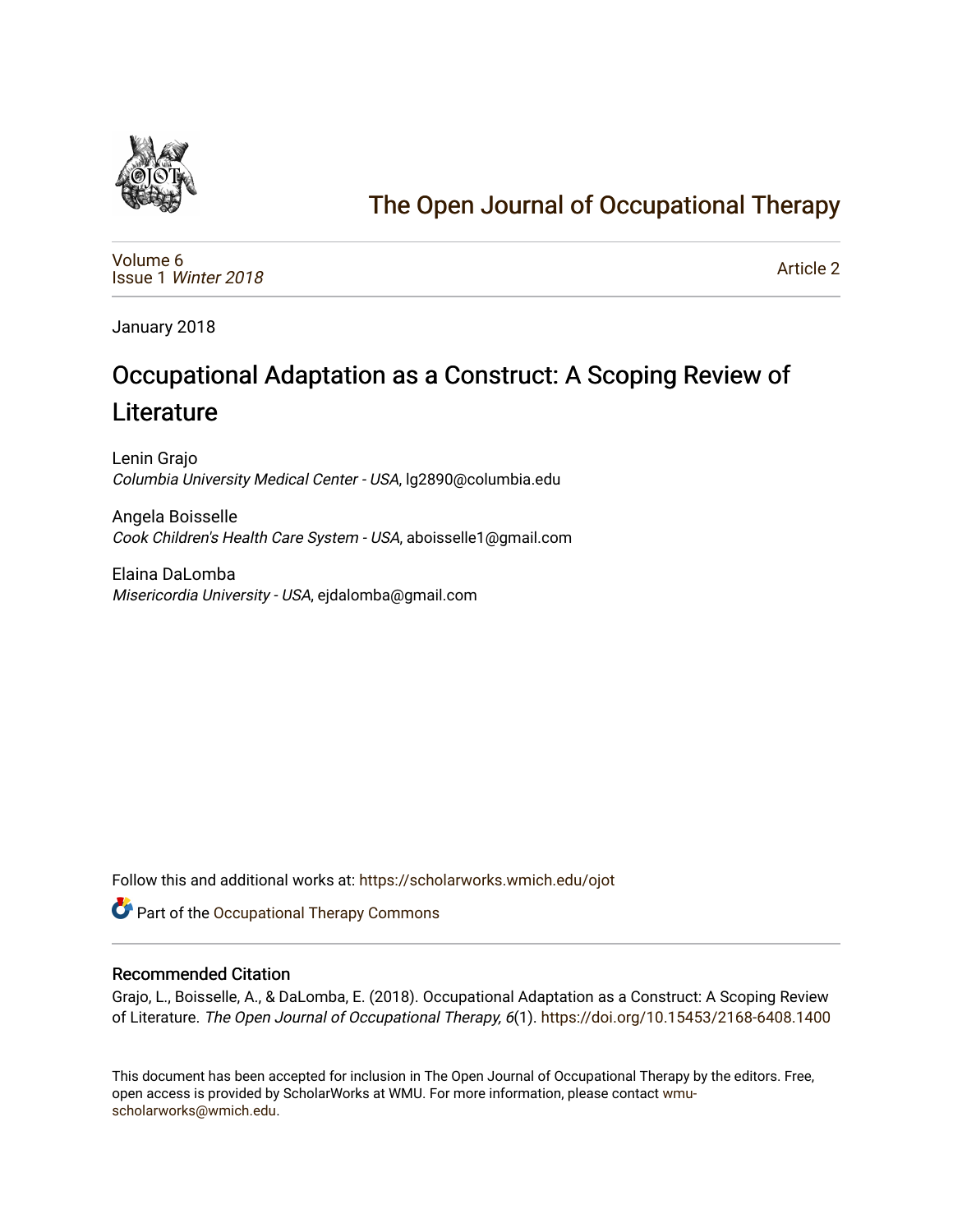# Occupational Adaptation as a Construct: A Scoping Review of Literature

# **Abstract**

Background: This study integrates research on practice applications of the construct of occupational adaptation with occupational therapy and occupational science literature.

Method: Using Arksey and O'Malley's 5-step Scoping Study Framework (2005), we conducted a scoping review of 74 articles from five online databases and literature hand-searching and performed quantitative and thematic analyses.

Results: The Occupational Adaptation model (Schkade & Schultz, 1992;  $n = 74$ ) and the Model of Human Occupation (Kielhofner, 2008;  $n = 37$ ) were the most frequently cited literature influences. Occupational adaptation has been defined as a process ( $n = 49$ ), an outcome ( $n = 37$ ) and both a process and outcome (n = 12) of occupational participation. Four qualitative themes emerged to support the definitions of occupational adaptation from the literature. Occupational adaptation was defined as (a) a product of engagement in occupation, (b) a transaction in the environment, (c) a response to change and life transitions; and (d) a formation of a desired sense of self.

Discussion: Evidence of occupational adaptation as a viable construct warrants further research to operationalize practice and outcomes.

# **Comments**

The authors report no potential conflicts of interest.

## Keywords

occupational adaptation, theoretical model, occupational therapy, occupational science

## Erratum

Included supplemental material as an appendix instead of as a link to an external resource to improve ease of access to the information.

## Credentials Display

Lenin C. Grajo, PhD, EdM, OTR/L; Angela K. Boisselle, PhD, OTR, ATP; Elaina DaLomba, PhD, MSW, OTR/L

Copyright transfer agreements are not obtained by The Open Journal of Occupational Therapy (OJOT). Reprint permission for this Applied Research should be obtained from the corresponding author(s). Click [here](https://scholarworks.wmich.edu/ojot/policies.html#rights) to view our open access statement regarding user rights and distribution of this Applied Research. DOI: 10.15453/2168-6408.1400

This applied research is available in The Open Journal of Occupational Therapy: [https://scholarworks.wmich.edu/](https://scholarworks.wmich.edu/ojot/vol6/iss1/2) [ojot/vol6/iss1/2](https://scholarworks.wmich.edu/ojot/vol6/iss1/2)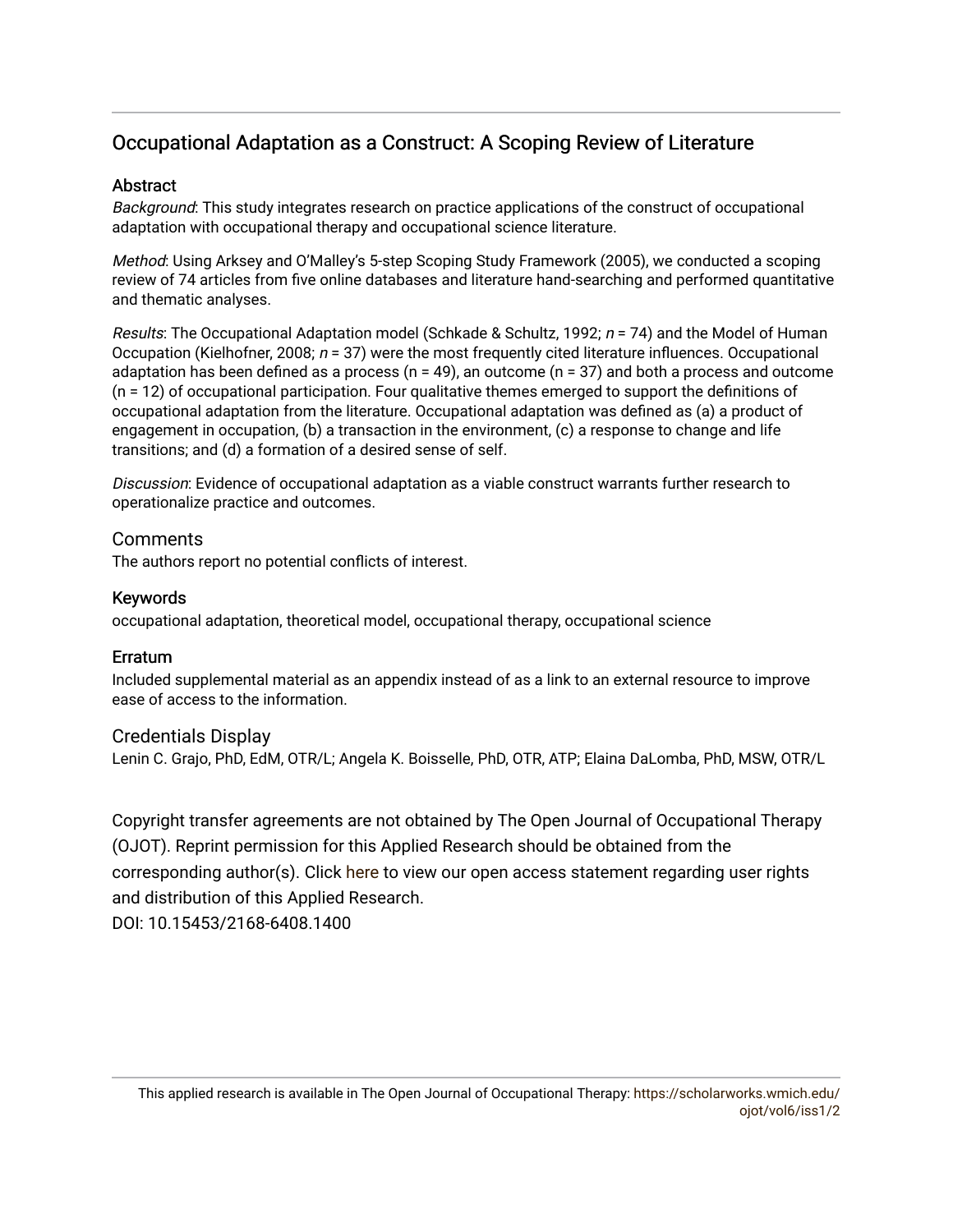Adaptation is a critical construct in occupational therapy and occupational science. Definitions of adaptation in occupational therapy and occupational science literature have been varied. Occupational therapists often witness a transformative and personal process that occurs within the client when faced with diversity and change. Adaptation in this context is frequently used to define the human process as referenced in seminal literature. Meyer (1922) asserted that many diseases of the 20th century are a result of problems of adaptation and that meaningful work can serve as "sovereign help" in helping patients become more adaptive (p. 1). Kielhofner (1980) described adaptation as an acquisition of competence. It is also viewed as a response to time and physical change (Fine, 1991; King, 1978), as a source of meaning and motivation (Fine, 1991; Schultz & Schkade, 1997), and as dependent on the demands of the environment (Kielhofner, 2008; Schkade & Schultz, 1992). Adaptation is also significant in the context used to describe modification of activities or tasks, changes to the environment, and assistive equipment (Schultz & Schkade, 1997), but this definition largely involves external influences on human occupation.

Adaptation as a biological, neurocellular, sociological, and anthropological process has been well-defined in the literature. The focus of this research, however, will explore adaptation as a transformative process, internal to the person while participating in occupation and as an outcome of participation in occupation. As such, we will use the term occupational adaptation in this study to represent the construct as it relates to occupational participation.

# **Literature Review**

# **Occupational Adaptation as a Process and Outcome**

**Occupational adaptation as a process.** Attempts to formalize occupational adaptation in terms of an internal process developed as part of occupational therapy modelsthat understand humans as occupational beings. Two such models are the Model of Human Occupation (MOHO) and Occupational Adaptation (OA). Kielhofner (1980) identified adaptation in MOHO as a construct that is temporal in nature that exists not only in childhood but also over a person's lifetime. He also emphasized that identity and competence are established through interaction with the environment and are crucial to the adaptation process (Kielhofner, 2008). He advocated that problems with adaptation, such as disability, require a readjustment of the person's identity and levels of competency.

Schkade and Schultz's Occupational Adaptation (OA) model (1992) used the term occupational adaptation to define an internal and normative process and occupation as the means for adaptation. According to the model, human development involves a continuous process of adaptation based on the response to various occupational challenges (Schultz & Schkade, 1992).

In the occupational science literature, Frank (1996) conceived that adaptation through occupation is fundamental to occupational science. Frank stated that as an internal process, when an individual encounters environmental challenges, they form a series of adaptive responses. Frank proposed a definition of adaptation for occupational science that bridges the importance of occupational participation to impact health and well-being: "Adaptation is a process of selecting or organizing activities [or occupations] to improve life opportunities and enhance quality of life" (p. 50).

**Occupational adaptation as an outcome of occupational participation.** Building on Frank's (1996) definition of adaptation, Wilcock's (1998) powerful work "Reflections on doing, being and becoming" seemed to propose adaptation as an outcome of occupational participation. Wilcock advocated for an expanded view of becoming in the practice of occupational therapy as a transformative process for human potential. Humans experience "becoming through doing and being" (p. 251).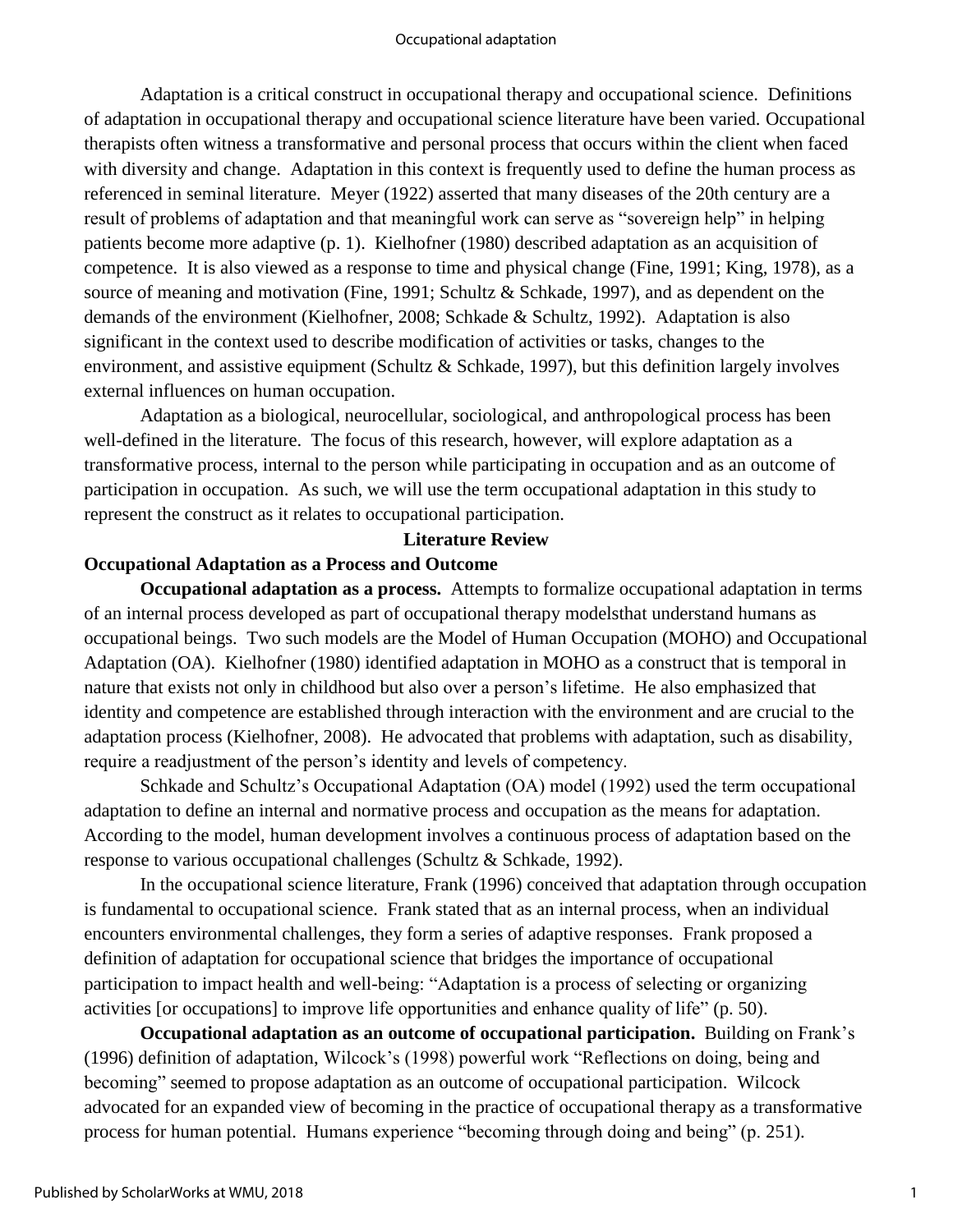Adaptation is characterized as the change agent for the person and becomes an outcome of active engagement in occupation in pursuit of health.

Schkade and Schultz (1992) also articulated that the role of the occupational therapist is to empower the person to develop his or her own sense of relative mastery in order to transact with the environment. Relative mastery is the manner in which the person uses time and energy (efficiency), produces desired results (effectiveness), and achieves internal and external satisfaction during occupational performance (Schultz & Schkade, 1997). The authors described that relative mastery and increased adaptive capacity are outcomes of effective occupational therapy intervention. According to the model, increased adaptiveness should be the outcome of occupational therapy programming (Schkade & Schultz, 2003).

Similar to Wilcock (1998) and Schkade and Schultz (1992), Nelson (1997) also articulated that occupational engagement has the power to alter a person's being and that the occupational therapist has a critical role in the adaptive process by providing optimal opportunities for engagement. While the occupational therapist acts to facilitate adaptation, it is ultimately a self-initiated process of engagement through occupation (Frank, 1996; Nelson, 1997). Therefore, it is reasonable that occupational adaptation be used to promote positive change and health within the client, an outcome of the process.

The construct of occupational adaptation appears to be important in the history, body of knowledge, and identity building of occupational therapy. What is not clear is if those beliefs are still relevant, and if so, how those beliefs are translated into practice and applied and understood.

## **Purpose**

#### **Is Occupational Adaptation Still Used in Practice?**

Shannon (1977) cautioned us against the derailment of our profession by minimizing the influence of adaptation. He called for a recommitment to our foundational values and beliefs. King (1978) also proclaimed that adaptation is a fundamental concept in occupational therapy and called for the rigorous analysis of adaptation through research. Despite the historical underpinnings of occupational adaptation in our profession, recent literature and documents from the American Occupational Therapy Association (AOTA) provide scant reference to the construct. AOTA's revised statement of the philosophical base of occupational therapy (2011) and Distinct Value Statement (2015) refer to engagement and participation in occupation, but stop short of mentioning occupational adaptation as an important process of occupational participation. The third edition of the Occupational Therapy Practice Framework (OTPF-III) refers to adaptation in a simplified manner of modification of the task or environment (AOTA, 2014).

In a reconceptualization of the Schkade and Schultz OA model, Grajo (2017) asserted that the reason the model and construct seemed to be difficult to translate in practice is the complex terminologies used to describe occupational adaptation as a process. Grajo proposed that the principles of the model be simplified and better described as a feature of normative human development (an internal process) and as a way to describe the result of occupational therapy intervention (outcome).

The primary motivation of our research is to examine several questions on the use of the construct of occupational adaptation through a scoping review of literature. Some questions that guided our framing of this study include: Is occupational adaptation still a relevant construct in understanding human occupation? Is the redirection away from the use of the construct due to difficulty in translating it from theory into practice? Is the lack of a uniform definition of occupational adaptation hindering its articulation in practice? Is there evidence that we can use occupational adaptation not only as a process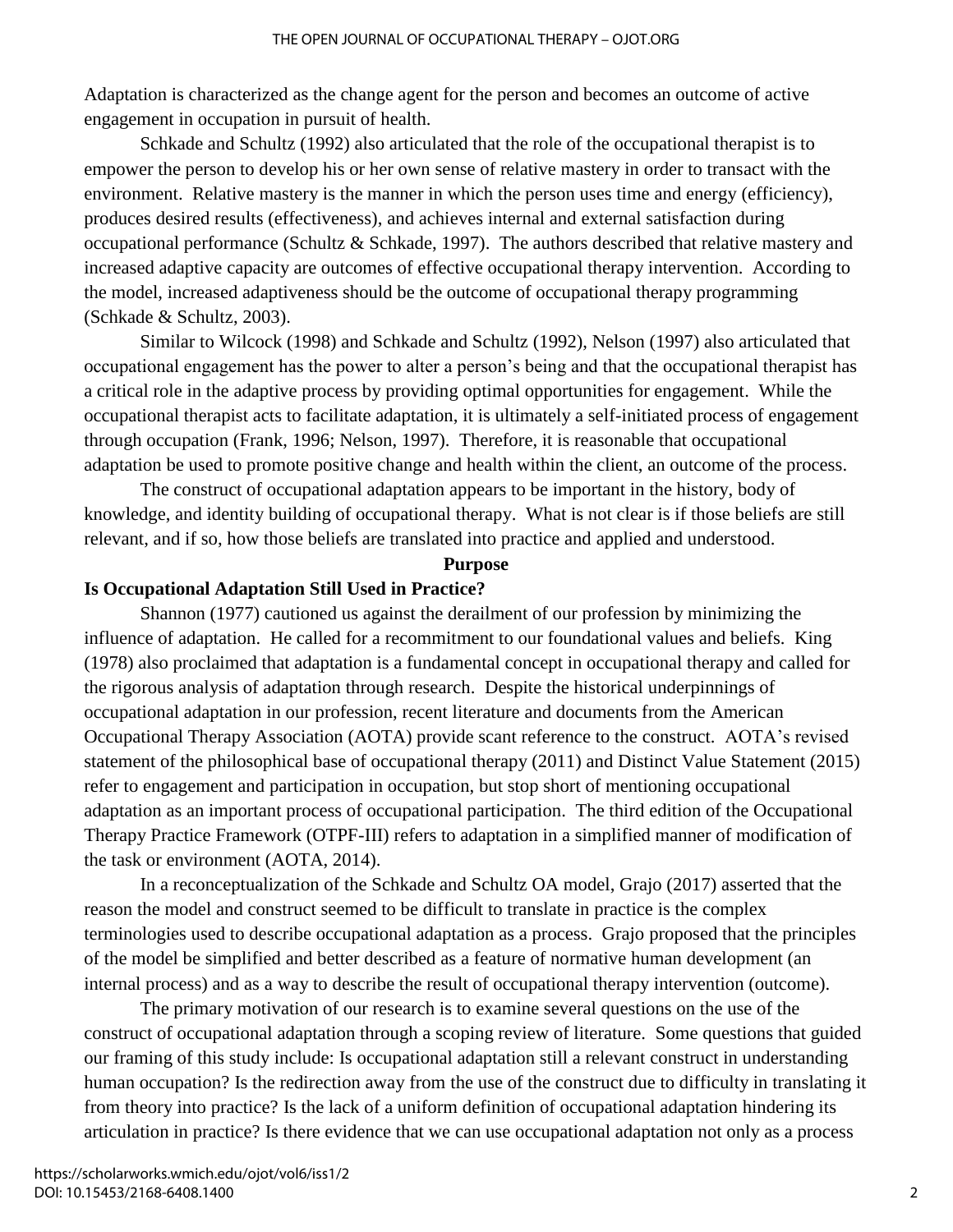but also as an outcome of therapy? Are we currently applying rigorous research on this construct? In this scoping study, we aim to present implications on how occupational adaptation can be applied more effectively in clinical practice.

# **Method**

We conducted a scoping study to explore existing literature on occupational adaptation. We used Arksey and O'Malley's 5-step Scoping Study Framework (2005) as a guide. A summary of the literature search process is illustrated in Figure 1.



*Figure 1*. Scoping study process

# **Identify the Research Questions**

- 1. How is the construct of occupational adaptation defined and applied in different areas of occupational therapy practice?
- 2. What are potential gaps in the literature on the application and use of occupational adaptation as a construct?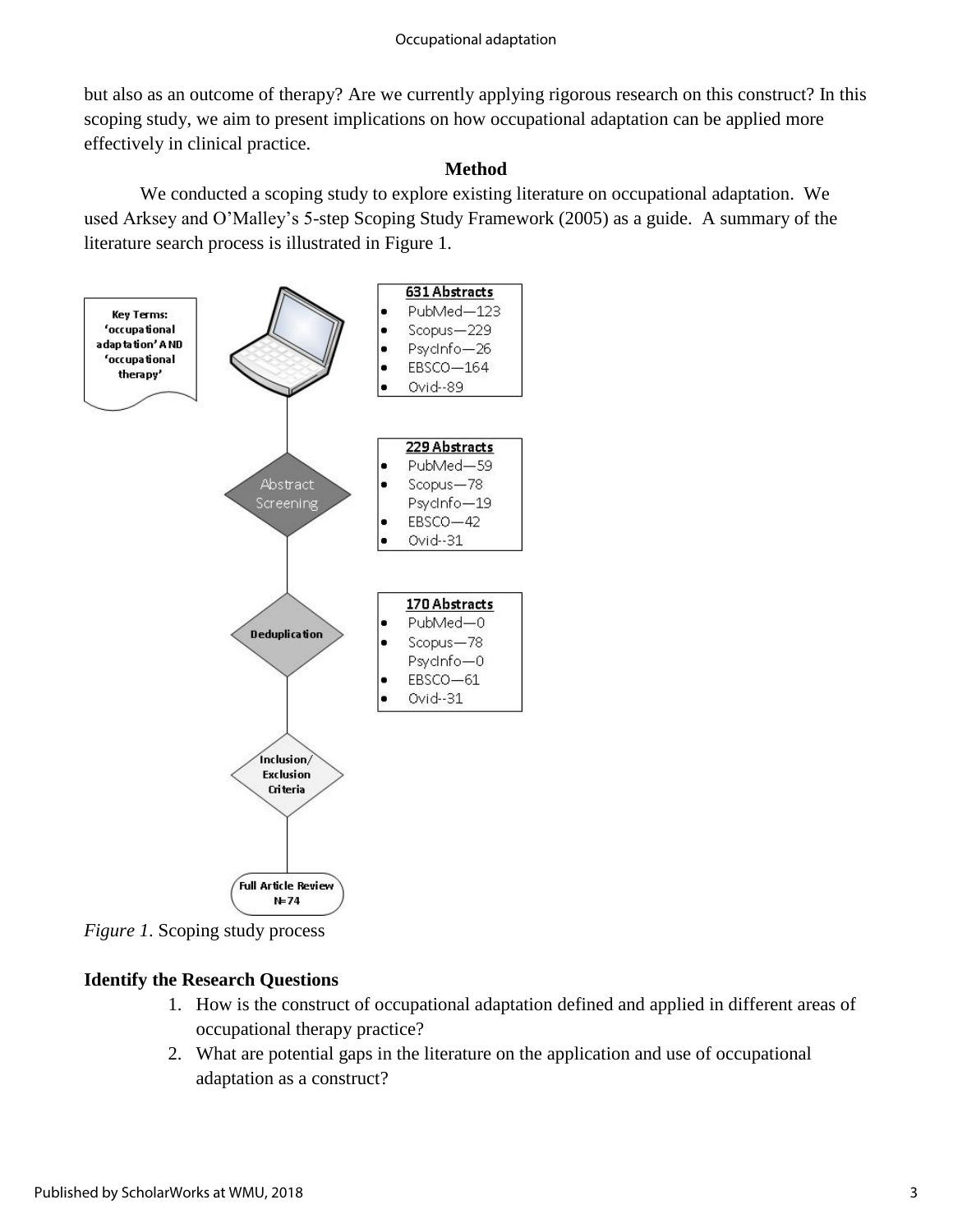To code the different definitions of occupational adaptation used in the studies, we identified relevant literature influences cited in the studies. We defined relevant literature as studies frequently cited in research that offered a definition of occupational adaptation. Much of the relevant literature that defined the interconnection between occupation and adaptation and the evolution of the construct were compiled by Schultz and Schkade (1997; p. 470). We were guided by this compilation during our search for relevant literature on the conceptual development of the construct.

# **Identifying Relevant Studies**

We used five electronic databases (SCOPUS, PubMed, OVID, PsycInfo, and EBSCO) and a hand-searching of literature for the study. A medical center librarian assisted with developing search keywords to ensure comprehensiveness. The database CINAHL was also initially used in the search; however, study findings from CINAHL were also captured by searches using the SCOPUS database. The hand-searched literature was from compilations of journal articles of the three authors from their doctoral studies that had a focus on the OA model (Schkade & Schultz, 1992). Our initial search yielded 631 articles using the keywords adaptation, occupational adaptation, and occupational therapy.

# **Study Selection**

We reviewed the abstracts of all studies from the preliminary database and hand-searching of the literature. We included studies that were published in peer-reviewed journals and chose only the studies that defined occupational adaptation as a process or result of the transaction of the person and environment during participation in occupations. We excluded seminal articles on occupational adaptation, book chapters, and non-peer-reviewed articles. We also excluded studies that defined adaptation as modifying aspects of the physical environment and modifying/grading task demands as an intervention approach, as this did not meet our emphasis on defining the construct as a process or outcome of occupational participation.

After applying the inclusion and exclusion criteria during the abstract review, the search yielded 229 articles (SCOPUS, *n* = 78; PubMed, *n* = 59; OVID, *n* = 31; PsycInfo, *n* = 19; EBSCO, *n* = 42). After deduplication process and further review, 74 studies were included for full-text review and analysis.

# **Charting the Data**

We used a series of spreadsheets to organize data and analyze the studies. The spreadsheets served as a trail to reflect transparency of data analysis and to ensure rigor and trustworthiness of the process. We charted the data by entering the following in a codebook: (a) authors, publication year, study title; (b) study design; (c) description of occupational adaptation used; (d) study participants; and e) description of occupational therapy-related processes (assessment, instrumentation, outcome measures, lived experience/development of occupational profiles, and others such as program development/curricular development). To verify the accuracy of the data we cross-checked each other's coding and analysis. For summary information of the 74 studies and a full reference list, see the Appendix.

# **Collating, Summarizing, and Reporting Results**

After the data cleanup, we analyzed the codebook quantitatively and descriptively. We did quantitative frequency analyses of all data entered in the spreadsheets and cross-checked all entries for accuracy. We also conducted thematic analyses of all research annotations from the study review. We performed thematic analysis by first coding the studies with detailed notes on how occupational adaptation was used as a construct. These notes and codes were then further analyzed for frequently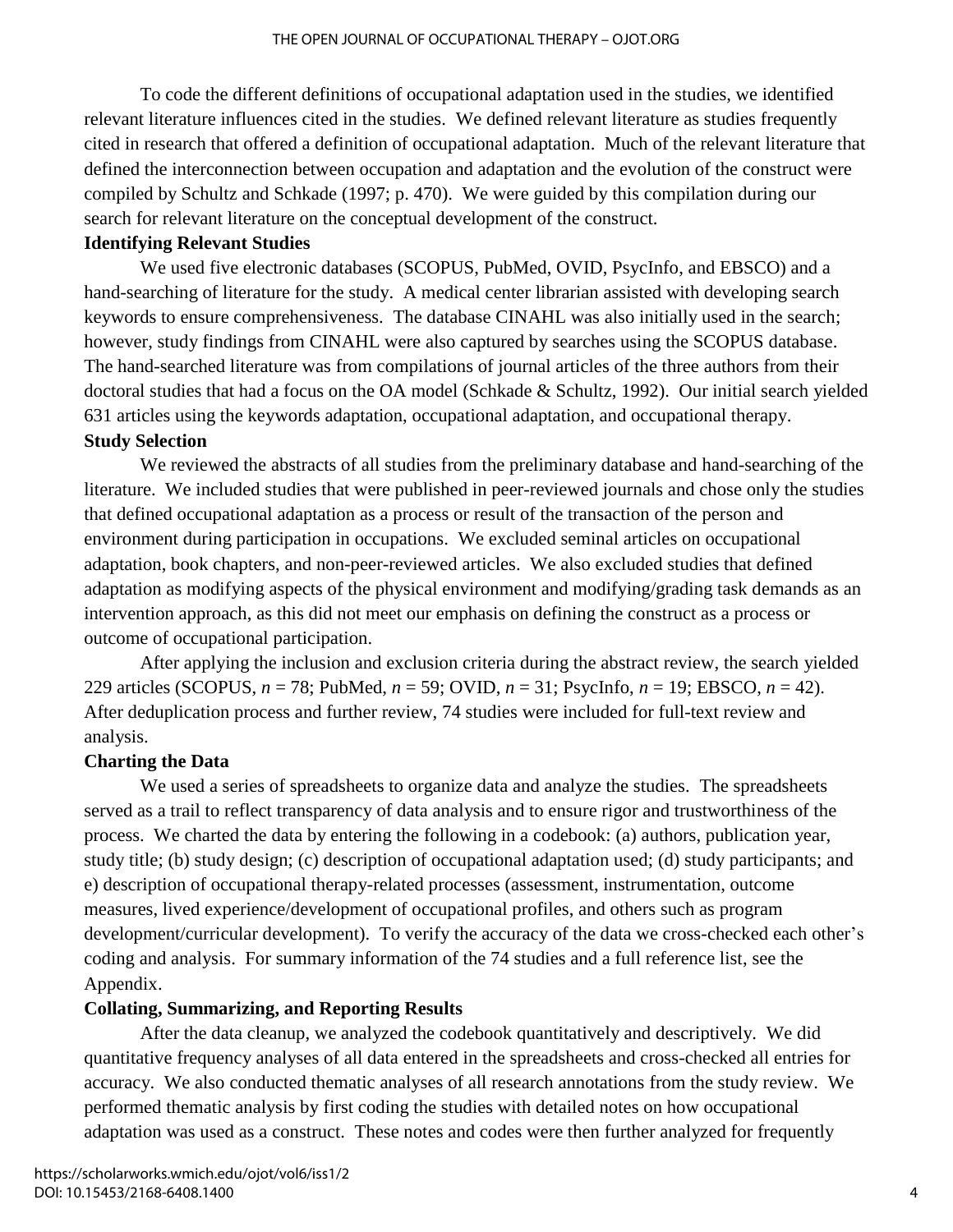occurring themes. After specific themes were developed, we cross-checked the codes and notes from the codebook for accuracy.

#### **Results**

# **Quantitative Results**

 **Study designs.** Table 1 provides a summary of frequency tallies of all studies. More than half of the studies analyzed were qualitative/descriptive in nature  $(n = 40)$ , there were no randomized control studies published, and two studies were systematic literature reviews.

## **Table 1**

*Frequency Analysis of Occupational Adaptation Studies*

| e requency rinuryous of occupanonum riumpianon onnum<br><b>Scoping Study Analysis Criteria</b> | (n)                                                                                                                                                                                                                                                                                                                                                                                                                                                                                                                                            |
|------------------------------------------------------------------------------------------------|------------------------------------------------------------------------------------------------------------------------------------------------------------------------------------------------------------------------------------------------------------------------------------------------------------------------------------------------------------------------------------------------------------------------------------------------------------------------------------------------------------------------------------------------|
| <b>Study Design</b>                                                                            | Mixed-methods (13)<br>Qualitative/descriptive (40)<br>Case studies and single subject (7)<br>Group, non-randomized (5)<br>Group randomized (0)<br>Lit reviews, scoping/Systematic Reviews (9)                                                                                                                                                                                                                                                                                                                                                  |
| <b>Relevant Literature Influences*</b>                                                         | Fidler & Fidler, 1978 (2)<br>Frank, 1996 (6)<br>Kielhofner, 1995; 2002; 2008 (17)<br>Kielhofner & Burke, $1980(2)$<br>Kielhofner, 1977 (2)<br>Kielhofner, 1992; 1997; 2004 (4)<br>Kielhofner, 1995 $(2)$<br>King, 1978 (3)<br>Meyer, 1922 (4)<br>Nelson, 1988 (5)<br>Nelson, 1996 (2)<br>Nelson, 1997 (3)<br>Reed, 1984 (2)<br>Reilly, 1962 (2)<br>Rogers, 1983 (2)<br>Schkade & McClung, 2001 (8)<br>Schkade & Schultz, 1992 (41)<br>Schultz & Schkade, 1992 (18)<br>Schultz & Schkade, 1997 (7)<br>Wilcock, 1998; 2006 (5)<br>Wood, 1996 (3) |
| <b>Use of Occupational Adaptation as a Construct</b>                                           | Internal process (49)<br>Outcome (37)<br>Both Internal Process and Outcome (12)<br>Others (not clearly defined) (4)                                                                                                                                                                                                                                                                                                                                                                                                                            |
| <b>Study Participants</b>                                                                      | With medical conditions (788)<br>Without medical conditions (904)<br>Healthcare workers, educators (72)<br><b>Instrument Development (389)</b>                                                                                                                                                                                                                                                                                                                                                                                                 |

*Note.* \*The full list of relevant literature is listed in the Appendix.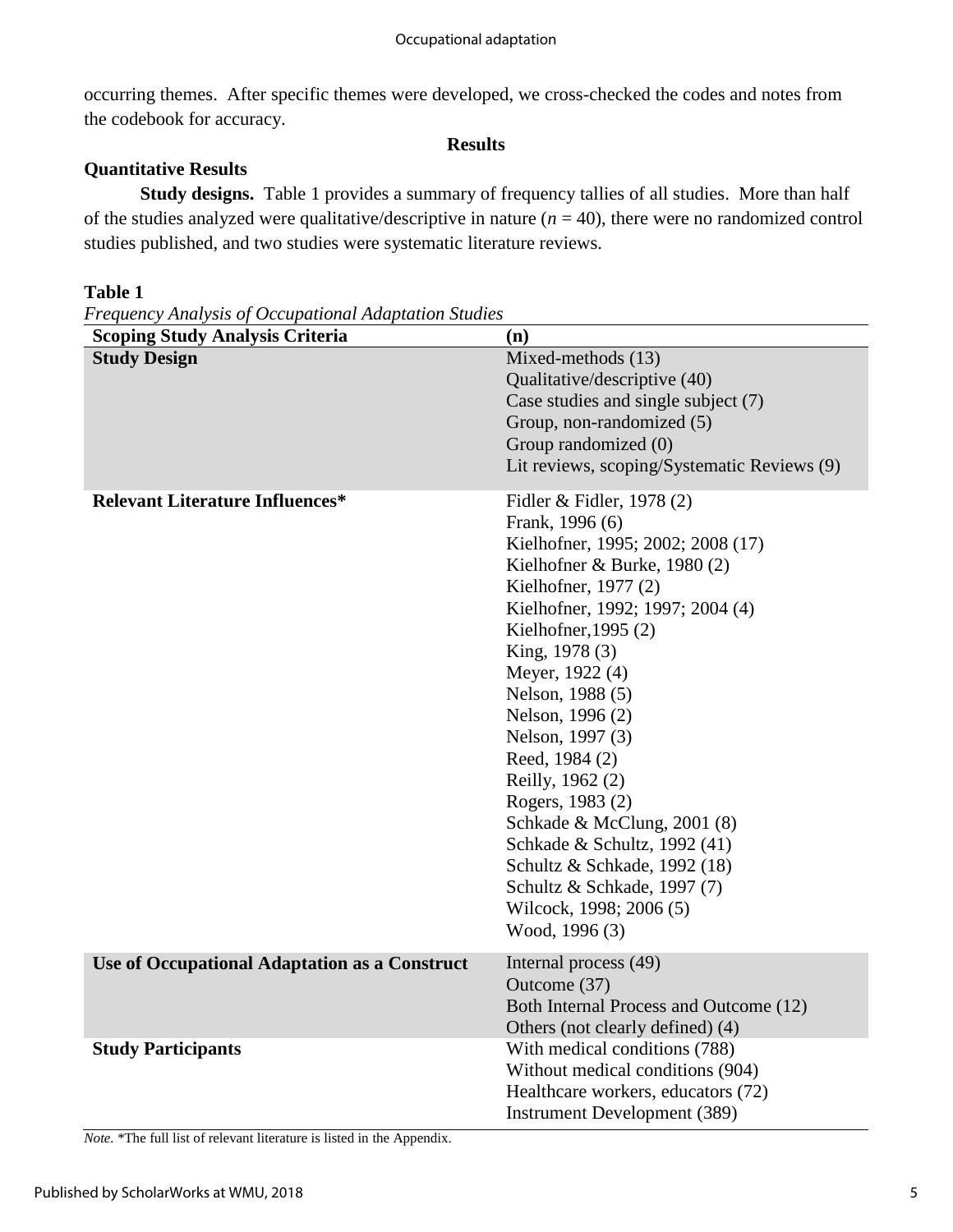**Relevant literature citations and definitions of occupational adaptation.** Publications related to the OA model (Schkade & Schultz, 1992) were the most commonly cited literature to define occupational adaptation (74 times from 4 different publications). Commonly cited constructs from the OA model included adaptive strategies, press for mastery, and occupational adaptation as an internal normative process. MOHO (Kielhofner, 2008) publications were cited 27 times in various studies. Identity and competence were commonly cited constructs. Other commonly cited literature included occupational science perspectives (Frank, 1996; Wilcock, 2006) and Nelson's perspectives on occupational identity and meaning (1997).

**Applications and definitions of occupational adaptation in occupational therapy practice.**  Of the 74 studies reviewed, 49 studies used occupational adaptation to describe the internal process that occurs during participation in occupations. Thirty-seven studies described occupational adaptation as an outcome or result of increased or renewed participation in occupations. Twelve studies described occupational adaptation as both a process and outcome, while four studies briefly alluded to occupational adaptation as an internal process related to occupational therapy clinical reasoning or process during adaptation of the environment.

The lived experience of the process of occupational adaptation during participation in occupations (61%,  $n = 45$ ) was a common theme found in the scoping review. These studies included participants with existing medical conditions  $(n = 788)$  and those without medical conditions (e.g., migrants, incarcerated populations;  $n = 904$ ). A full list of frequency counts of participant diagnoses and conditions can be obtained by emailing the corresponding author. Only 12 studies looked at the impact of various occupational therapy interventions in the occupational adaptation of participants and only five studies were related to the development of occupational therapy instruments.

# **Thematic Analysis**

Four themes emerged from the thematic analysis offering definitions of occupational adaptation as a process and an outcome: (a) as a product of engagement in occupations, (b) as a process that emerges during transaction with the environment, (c) as a manner of responding to change and life transitions, and (d) as a process to form a desired sense of self. Because of the volume of studies in the scoping review, we chose to cite only a few exemplary studies to justify the common themes from all studies.

**A product of engagement, finding meaning and satisfaction in occupations.** Occupational adaptation was defined in the literature as a process of selecting and organizing activities (Lentin, 2006), as a process of altering the meaning of engagement and changing the occupation itself (Beagan & Hattie, 2014; Norberg, Boman, Löfgren, & Brännström, 2014), and as a construct to define occupation as meaningful and requiring active participation from the person (Dolecheck & Schkade, 1999; Hoogerdijk, Runge, & Haugboelle, 2011). Participants in various studies experienced the process of occupational adaptation through the need to reengage and redefine the meaning of important occupations during transitional periods in life, such as coming out as a lesbian, gay, bisexual, or transgender (Beagan & Hattie, 2014), following a stroke (Dolecheck & Schkade, 1999), or related to having congestive heart failure (Norberg et al., 2014).

**Emerges from the transaction with the environment.** Occupational adaptation was identified as a mechanism to manage and respond to the occupational environment (Brayman, 1996; Spencer, Davidson & White, 1996) and as a manner of receiving validation from the environment (Taylor et al., 2003). From a therapeutic perspective, occupational adaptation was applied and defined as the process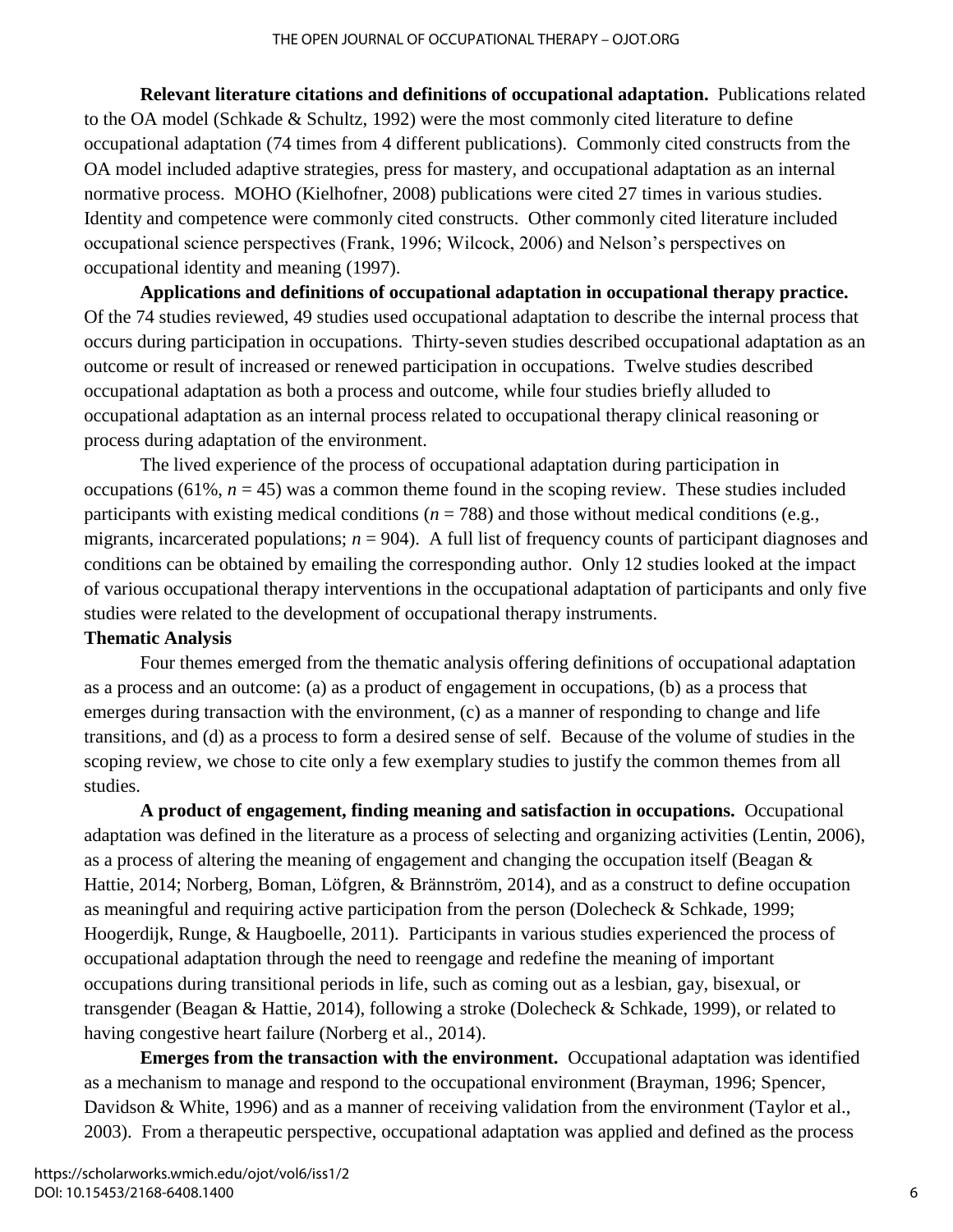of adapting the self and the environment to provide holistic care or intervention (Dale et al., 2002). Crist et al. (2005) reinforced the environment as a significant influence on the occupational adaptation process. Using perspectives from individuals who have experienced various life-altering situations, Spencer, Davidson, and White (1996) defined occupational adaptation as knowing how to respond to different challenges based on familiarity of the environment. The authors also expanded on how occupational adaptation forms an occupational repertoire—or sets of forms that create memories and cumulative repertoire—or memories that change one's sense of competence and mastery, as a result of building a relationship with the occupational environment. In a study of adults with chronic fatigue syndrome, Taylor and colleagues (2003) also explored the manner in which the participants navigated through adaptive transitions. As a result, adaptation transpires through the presence of social support and validation from the environment.

Instrument development studies that measure occupational adaptation also supported the importance of the occupational adaptation process. In developing the Relative Mastery Measurement Scale, George, Schkade, and Ishee (2004) emphasized the use of self-selected activities to increase engagement and increase awareness of new or modified responses to environmental demands as key features of the occupational adaptation process. In developing the Occupational Performance History Interview, Mallinson, Mahaffey, and Kielhofner (1998) also found the influence of the environment to be strong enough to warrant its assessment as a unique construct of the occupational adaptation process.

**A manner of responding to change, altered situations, life transitions.** Occupational adaptation was described in a majority of the studies as a manner of coping, being resilient, and as a use of appropriate strategies in response to altered or changing life situations (Dale et al., 2002; Nayar & Stanley, 2015). Several authors framed occupational adaptation during the presence of adverse life events as: (a) a result of engagement in occupations necessary for healing (Ammann, Satink, & Andresen, 2012); (b) a manner of reestablishing life balance (Gruwsved, Söderback, & Fernholm, 1996); (c) a process of overcoming disabling influences on occupational functioning (Bontje, Kinebanian, Josephsson, & Tamura, 2004); (d) an iterative process of occupational accommodation and occupational assimilation as experienced in a sense of loss (Hoppes & Segal, 2010); and (e) a process of reclaiming roles and participating in alternate occupations (Gibbs, Boshoff, & Stanley, 2015). In a grounded theory study approach to understanding the experiences of immigrant women, Nayar and Stanley (2015) defined occupational adaptation as a strategy to proactively respond to altered situations and broaden one's occupational choices. The authors focused on occupational adaptation as a social process related to redefining self-identity during a period of change rather than a state of functioning. Ammann and colleagues (2012) narrated how adults with significant hand injuries individually "recaptured" occupational life at their own pace, striving for normality as fast as possible, and offering occupational adaptation as multiple redefinitions of self and abilities needed throughout the process of healing. Bontje and colleagues' (2004) study of adults with different physical disabilities defined occupational adaptation as a process of overcoming disabling influences on occupational functioning. Their findings contrast the theoretical discourse on occupational adaptation focused on the personal adaptiveness, suggesting that occupational adaptation is a two-fold process in which the social environment also adapts to reduce effects of disabling influences on a person's occupational function. Hoppes and Segal (2010) found that individuals reconstruct meaning in occupations following loss in order to maintain wellbeing. Gibbs, Boshoff, and Stanley (2015) asserted that it is through participation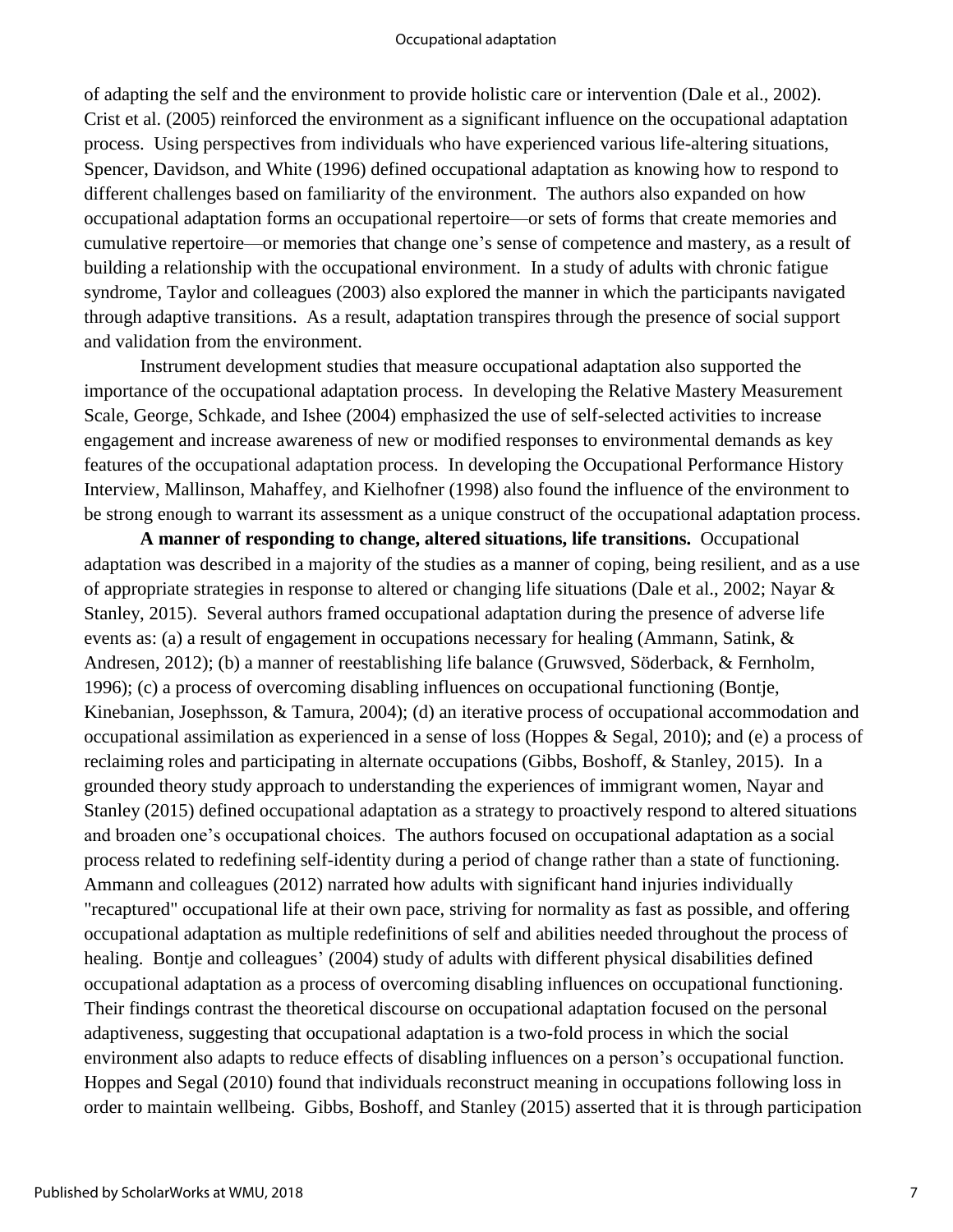in occupation that people generate and express visions of possibility to resolve occupational challenges, and this process leads to occupational adaptation.

**Formation of desired sense of self, competence, mastery, and identity.** Occupational adaptation was defined in the literature as an ongoing, non-linear process to achieve a desired sense of self (Lexell, Iwarsson, & Lund, 2011); a manner of developing a sense of competence, self-efficacy, and identity in occupational participation (Johansson & Isaksson, 2011; Yazdani, 2011; Crist et al., 2005; Firfirey & Hess-April, 2014); and a manner of reframing identity, competence, the environment, and the fit between all three (Klinger, 2005; Mallinson, Mahaffey, & Kielhofner, 1998). In addition, Luck and Beagan (2015) asserted the reciprocal process between occupational adaptation and identity. In a study of adults who experienced long-term hospitalization due to tuberculosis, Firfirey and Hess (2014) explored the narratives of the participants, the process of occupational adaptation, and how it impacted their sense of identity. The hospitalization brought about a sense of loss due to many unmet occupational needs and the lack of occupational choices to fulfill many important life roles. The study also exemplified how disability facilitates the need to overcome barriers to occupational adaptation using various personal factors, such as resilience and spirituality. Klinger (2005) defined occupational adaptation as the process of change—the process of accepting "I am not who I was before" to accepting "the new me" as a result of traumatic brain injury (p. 11, 12). Klinger's study also explored how this shift in identity caused by disability facilitated the "change in the ways of doing" occupations of the participants (p. 13).

# **Discussion**

 Our findings suggest that defining occupational adaptation as a process and outcome is complex and the constructs are difficult to dichotomize in terms of these definitions. Studies describing the lived experience of occupational adaptation identified the construct as both a product (outcome) of engagement in occupations and the ability to find meaning and satisfaction in those (process). Moreover, occupational adaptation emerges from interactions in the environment (both a process and outcome) and in response to evolving environmental demands, which impact occupational status. These themes deeply resonated with Schkade and Schultz's (1992), Frank's (1996), and Nelson's (1997) perspectives on the occupational adaptation process. The transcendent process of engagement, reengagement, or altered engagement to fulfill a desire to reestablish identity, competence, and mastery over situations and occupations were consistent throughout the studies. This indicates that occupational adaptation can be an internal process and an outcome of occupational participation. These assertions are also echoed in the perspectives of Kielhofner (2008), Meyer (1922), and Wilcock (1998).

Our scoping review found three gaps in the literature. First, there is a lack of clarity in articulating how occupational adaptation is defined and used in many of the studies in this scoping review. Without specificity when defining the construct as a process, an outcome, or a process and outcome of occupational participation or occupational therapy intervention, occupational adaptation will remain a construct that is difficult to "name and frame" in daily clinical practice. This naming and framing challenge may be the reason for the next two gaps we found in the literature.

Second, there is a significant lack of studies measuring the impact of intervention in clients' occupational adaptation. Although limited in number, the outcome measurement studies in our scoping review support the thematic findings defining the construct as an outcome of intervention, and the majority of these included analysis of the lived-experience of occupational adaptation in clinical and non-clinical applications. Several intervention studies for medical conditions (e.g., CVA, MS, and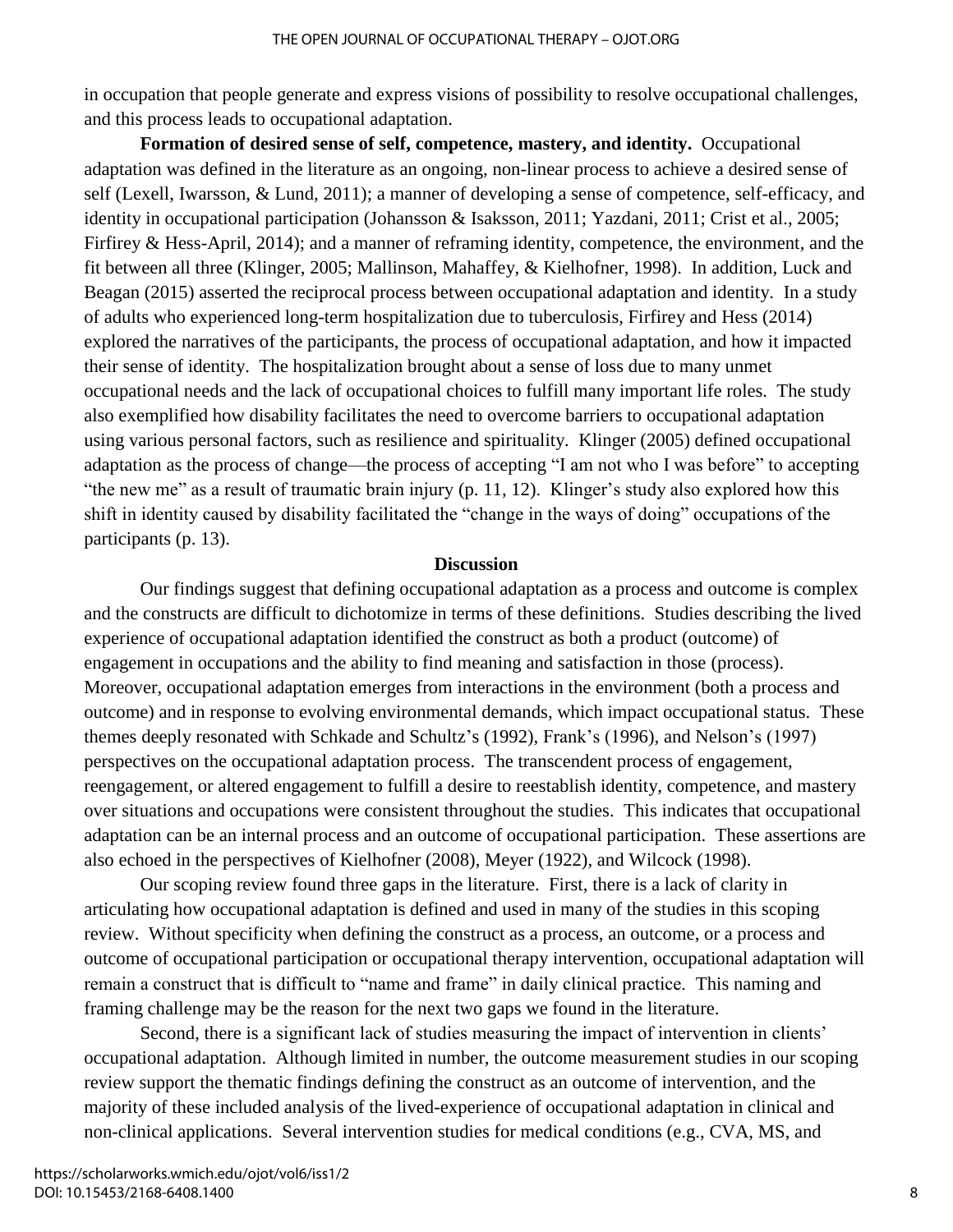chronic pain) noted functional gains (outcome) as well changes in mindfulness and perceived well-being (process). The qualitative data from these articles further support the nonindependent and nonexclusive nature of the two (process and outcome) as we have discussed earlier. This idea is highly consistent with the original principles of Schkade and Schultz's OA model (1992).

Third, there is a lack of published and developed instruments to measure occupational adaptation. The lack of published assessments may be a result of the complexity and vague definitions of the construct. The few published instrument development studies, however, add support to the importance of the process. For example, in the Relative Mastery Measurement Scale based on the OA model (George, Schkade, & Ishee, 2004), occupational adaptation was viewed as a normative process that develops and changes as individuals seek relative mastery. Occupational adaptation was viewed as a process that leads to occupational identity and competence in MOHO and was a guiding construct in the development of the Occupational Circumstances Assessment Interview and Rating Scale (Lai, Hgalund, & Kielhofner, 1999) and the revision of the Occupational Performance History Interview (Mallinson et al., 1998). The goal of the aforementioned tools, directly and indirectly, is to measure the temporal progression of the individual's occupational adaptation during participation in occupations. **Limitations**

The primary limitation of this study was the subtle differences in the way in which occupational therapists define and use the terms occupation, adaptation, and occupational adaptation, which made the literature search and analysis complex. The authors constantly brainstormed and discussed how to differentiate the construct as an outcome or process when used in the studies. These subjective discussions may have inherent biases that influenced the way we thematically analyzed and coded the studies. We also searched only five databases (after finding redundancy in many of them). Searches with other terms and other databases may have yielded more or different sets of articles for review.

# **Implications for OT Practice and Research**

 Occupational adaptation is a historically rooted and important construct in occupational therapy literature. However, there is a lack of clarity in the use and definition of the construct of occupational adaptation. This construct can be better articulated in the philosophical base of occupational therapy and when publishing studies that describe and measure the construct.

The results of this scoping review suggest the following implications for occupational therapy practice and research:

- Occupational adaptation is an important construct that needs to be routinely and clearly articulated as a process and outcome of treatment based on occupational participation. Occupational adaptation is a construct that can be used to further support the profession's distinct value of improving health and quality of life. Facilitation of occupational participation and engagement are not the only means to improve health and well-being. Occupational therapists need to enable the adaptiveness of their clients as well. This process needs to be more clearly described in research studies. Clients who are adaptive are able to: choose and engage in occupations that are meaningful to them, respond to life's challenges and adversities, and navigate their environment with mastery. These markers are outcomes of occupational therapy intervention and can be used as means to describe occupational adaptation as an outcome.
- Our study found that there are significant gaps in the literature in the area of outcomes research that demonstrate how occupational therapists facilitate occupational adaptation.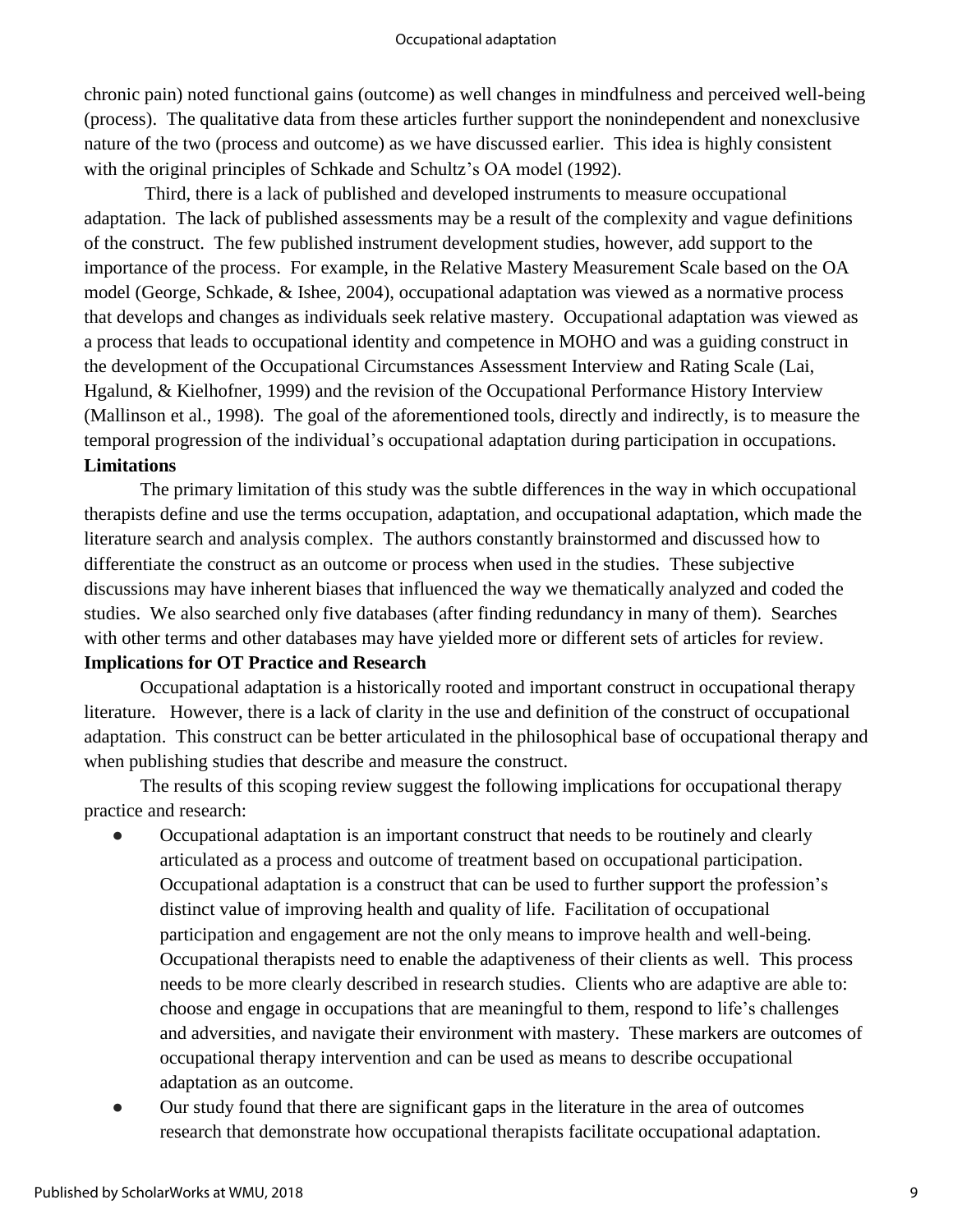Further research is needed to define occupational therapy's unique role in maintaining and promoting health in this manner.

When occupational adaptation is clearly articulated and defined in research, the construct can be more clearly measured and more instruments can be developed. Since occupational therapy is an evidence-based profession, occupational therapists need to use the tools available to assess the outcomes of occupational therapy intervention on the occupational adaptatoin process of clients. More valid and reliable tools that can measure the multiple facets of the occupational adaptation, such as occupational competence and identity (MOHO), and relative mastery (OA model) in relation to occupational adaptation are needed.

# **Conclusion**

Occupational adaptation is applied in contemporary literature to understand the transactional process between the person, occupations, and the environment and an outcome of occupational participation. Occupational adaptation is a complex and abstract construct, and this can make researching the construct challenging. However, occupational adaptation remains central to the identity of the profession. It is imperative to examine how it is operationalized and evaluated in the therapeutic process and articulated in the essential roles of occupational therapy to its stakeholders.

*Lenin C. Grajo, PhD, EdM, OTR/L, Assistant Professor of Rehabilitation and Regenerative Medicine (Occupational Therapy), Columbia University Medical Center*

*Angela K. Boisselle, PhD, OTR, ATP, Occupational Therapy Care Manager, Cook Children's Health Care System Elaina DaLomba, PhD, MSW, OTR/L, Assistant Professor, Misericordia University*

#### **References**

- American Occupational Therapy Association. (2011). The philosophical base of occupational therapy. *American Journal of Occupational Therapy*, *65*(6), S65. <https://doi.org/10.5014/ajot.2011.65S65>
- American Occupational Therapy Association. (2014). Occupational therapy practice framework: Domain and process (3rd ed.). *American Journal of Occupational Therapy*, *68*(6), S1-S48. <https://doi.org/10.5014/ajot.2014.682006>

American Occupational Therapy Association. (2015). *Articulating the distinct value of occupational therapy.* Retrieved from [https://www.aota.org/Publications-](https://www.aota.org/Publications-News/AOTANews/2015/distinct-value-of-occupational-therapy.aspx)[News/AOTANews/2015/distinct-value-of](https://www.aota.org/Publications-News/AOTANews/2015/distinct-value-of-occupational-therapy.aspx)[occupational-therapy.aspx](https://www.aota.org/Publications-News/AOTANews/2015/distinct-value-of-occupational-therapy.aspx)

Ammann, B., Satink, T., & Andresen, M. (2012). Experiencing occupations with chronic hand disability: Narratives of hand-injured adults. *Hand Therapy*, *17*(4), 87-94. <https://doi.org/10.1177/1758998312471253>

Arksey, H., & O'Malley, L. (2005). Scoping studies: Towards a methodological framework. *International Journal of Social Research Methodology*, *8*(1), 19-32. [http://dx.doi.org/10.1080/136455703200011961](http://dx.doi.org/10.1080/1364557032000119616) [6](http://dx.doi.org/10.1080/1364557032000119616)

Beagan, B. L., & Hattie, B. (2014). LGBTQ experiences with religion and spirituality: Occupational

transition and adaptation. *Journal of Occupational Science*, *22*(4), 459-476. <https://doi.org/10.1080/14427591.2014.953670>

- Bontje, P., Kinebanian, A., Josephsson, S., & Tamura, Y. (2004). Occupational adaptation: The experiences of older persons with physical disabilities. *American Journal of Occupational Therapy*, *58*(2), 140-149. <https://doi.org/10.5014/ajot.58.2.140>
- Brayman, S. J. (1996). Managing the occupational environment of managed care. *American Journal of Occupational Therapy*, *50*(6), 442-446. <https://doi.org/10.5014/ajot.50.6.442>
- Crist, P., Fairman, A., Muñoz, J. P., Hansen, A. M. W., Sciulli, J., & Eggers, M. (2005). Education and practice collaborations: A pilot case study between a university faculty and county jail practitioners. *Occupational Therapy in Health Care*, *19*(1-2), 193-210.

[https://doi.org/10.1080/J003v19n01\\_14](https://doi.org/10.1080/J003v19n01_14)

- Dale, L. M., Fabrizio, A. J., Adhlakha, P., Mahon, M. K., McGraw, E. E., Neyenhaus, R. D., & Zaber, J. M. (2002). Occupational therapists working in hand therapy: The practice of holism in a cost containment environment. *Work*, *19*(1), 35-45. Retrieved from <https://www.iospress.nl/journal/work/>
- Dolecheck, J. R., & Schkade, J. K. (1999). The extent dynamic standing endurance is effected when CVA subjects perform personally meaningful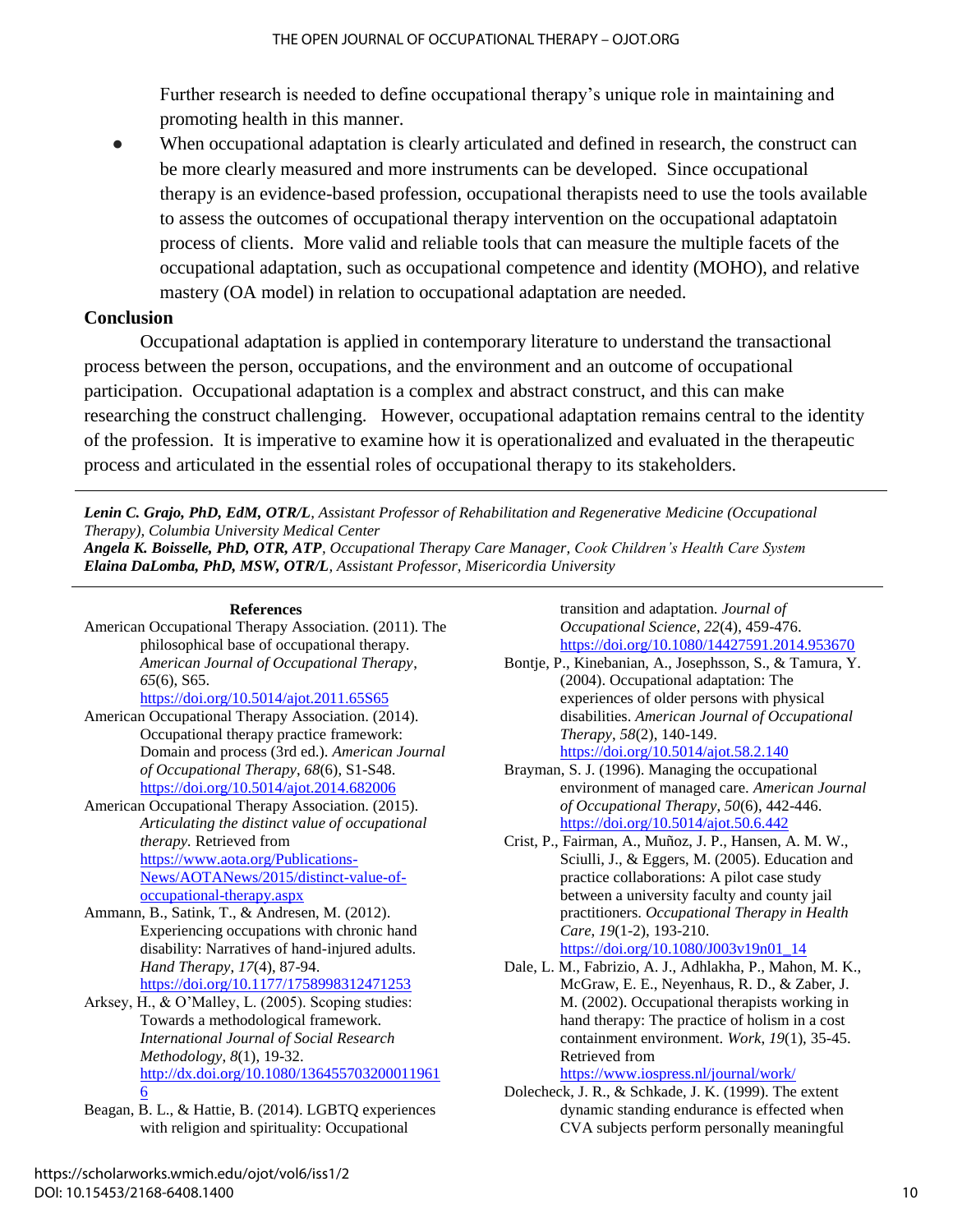activities rather than nonmeaningful tasks. *Occupational Therapy Journal of Research*, *19*(1), 40-54. <https://doi.org/10.1177/153944929901900103>

- Fine, S. B. (1991). Resilience and human adaptability: Who rises above adversity? *American Journal of Occupational Therapy*, *45*(6), 493-503. <https://doi.org/10.5014/ajot.45.6.493>
- Firfirey, N., & Hess-April, L. (2014). A study to explore the occupational adaptation of adults with MDR-TB who undergo long-term hospitalisation. *South African Journal of Occupational Therapy*, *44*(3), 18-24. Retrieved from <http://www.sajot.co.za/index.php/sajot/index>
- Frank, G. (1996). The concept of adaptation as a foundation for occupational science. In R. Zemke & F. Clark (Eds.), *Occupational science: The evolving discipline* (pp. 47-55). Philadelphia, PA: F. A. Davis.
- George, L. A., Schkade, J. K., & Ishee, J. H. (2004). Content validity of the relative mastery measurement scale: A measure of occupational adaptation. *OTJR: Occupation, Participation and Health*, *24*(3), 92-102. [https://doi.org/10.1177/153944920402400303](https://doi.org/10.1177%2F153944920402400303)
- Gibbs, D., Boshoff, K., & Stanley, M. (2015). Becoming the parent of a preterm infant: A metaethnographic synthesis. *The British Journal of Occupational Therapy*, *78*(8), 475-487. <https://doi.org/10.1177/0308022615586799>
- Grajo, L. (2017). Occupational adaptation. In J. Hinojosa, P. Kramer, & C. Royeen (Eds.), *Perspectives in occupation* (2nd ed., pp. 278-311). Philadelphia, PA: FA Davis.
- Gruwsved, Å., Söderback, I., & Fernholm, C. (1996). Evaluation of a vocational training programme in primary health care rehabilitation: A case study. *Work*, *7*(1), 47-61. [https://doi.org/10.3233/WOR-](https://doi.org/10.3233/WOR-1996-7107)[1996-7107](https://doi.org/10.3233/WOR-1996-7107)
- Hoogerdijk, B., Runge, U., & Haugboelle, J. (2011). The adaptation process after traumatic brain injury an individual and ongoing occupational struggle to gain a new identity. *Scandinavian Journal of Occupational Therapy*, *18*(2), 122-132. <http://doi.org/10.3109/11038121003645985>
- Hoppes, S., & Segal, R. (2010). Reconstructing meaning through occupation after the death of a family member: Accommodation, assimilation, and continuing bonds. *American Journal of Occupational Therapy*, *64*(1), 133-141. <https://doi.org/10.5014/ajot.64.1.133>
- Johansson, C., & Isaksson, G. (2011). Experiences of participation in occupations of women on longterm sick leave. *Scandinavian Journal of Occupational Therapy*, *18*(4), 294-301. <https://doi.org/10.3109/11038128.2010.521950>
- Kielhofner, G. (1980). A model of human occupation, part 2. Ontogenesis from the perspective of temporal adaptation. *American Journal of*

*Occupational Therapy*, *34*(10), 657-663. <https://doi.org/10.5014/ajot.34.10.657>

- Kielhofner, G. (2008). *Model of human occupation: Theory and application* (4th ed.). Philadelphia, PA: Lippincott, Williams, and Wilkins.King, L. J. (1978). Toward a science of adaptive responses. Eleanor Clarke Slagle Lecture. *American Journal of Occupational Therapy*, *32*, 429-437.
- Klinger, L. (2005). Occupational adaptation: Perspectives of people with traumatic brain injury. *Journal of Occupational Science*, *12*(1), 9-16. <https://doi.org/10.1080/14427591.2005.9686543>
- Lai, J. S., Haglund, L., & Kielhofner, G. (1999). Occupational case analysis interview and rating scale. An examination of construct validity. *Scandinavian Journal of Caring Sciences*, *13*(4), 267-273[. https://doi.org/10.1111/j.1471-](https://doi.org/10.1111/j.1471-6712.1999.tb00550.x) [6712.1999.tb00550.x](https://doi.org/10.1111/j.1471-6712.1999.tb00550.x)
- Lentin, P. (2006). Occupational terminology. *Journal of Occupational Science*, *13*(2), 153-157. <https://doi.org/10.1080/14427591.2005.9686564>
- Lexell, E. M., Iwarsson, S., & Lund, M. L. (2011). Occupational adaptation in people with multiple sclerosis. *OTJR Occupation, Participation and Health*, *31*(3), 127-134. <https://doi.org/10.3928/15394492-20101025-01>
- Luck, K., & Beagan, B. (2015). Occupational transition of smoking cessation in women: 'You're restructuring your whole life'. *Journal of Occupational Science*, *22*(2), 183-196. <https://doi.org/10.1080/14427591.2014.887418>
- Mallinson, T., Mahaffey, L., & Kielhofner, G. (1998). The occupational performance history interview: Evidence for three underlying constructs of occupational adaptation. *Canadian Journal of Occupational Therapy*, *65*(4), 219-228. <https://doi.org/10.1177/000841749806500407>
- Meyer, A. (1922). The philosophy of occupational therapy. *Archives of Occupational Therapy*, *1*(1), 1-10. Retrieved from [http://www.aotf.org/resourceswlwlibrary/archive](http://www.aotf.org/resourceswlwlibrary/archivesofoccupationaltherapy) [sofoccupationaltherapy](http://www.aotf.org/resourceswlwlibrary/archivesofoccupationaltherapy)
- Nayar, S., & Stanley, M. (2015). Occupational adaptation as a social process in everyday life. *Journal of Occupational Science*, *22*(1), 26-38. <https://doi.org/10.1080/14427591.2014.882251>
- Nelson, D. L. (1997). Why the profession of occupational therapy will flourish in the 21st Century. *American Journal of Occupational Therapy*, *51*, 11-24.<https://doi.org/10.5014/ajot.51.1.11>
- Norberg, E., Boman, K., Löfgren, B., & Brännström, M. (2014). Occupational performance and strategies for managing daily life among the elderly with heart failure. *Scandinavian Journal of Occupational Therapy*, *21*(5), 392-399. <https://doi.org/10.3109/11038128.2014.911955>
- Schkade, J. K., & Schultz, S. (1992). Occupational adaptation: Toward a holistic approach for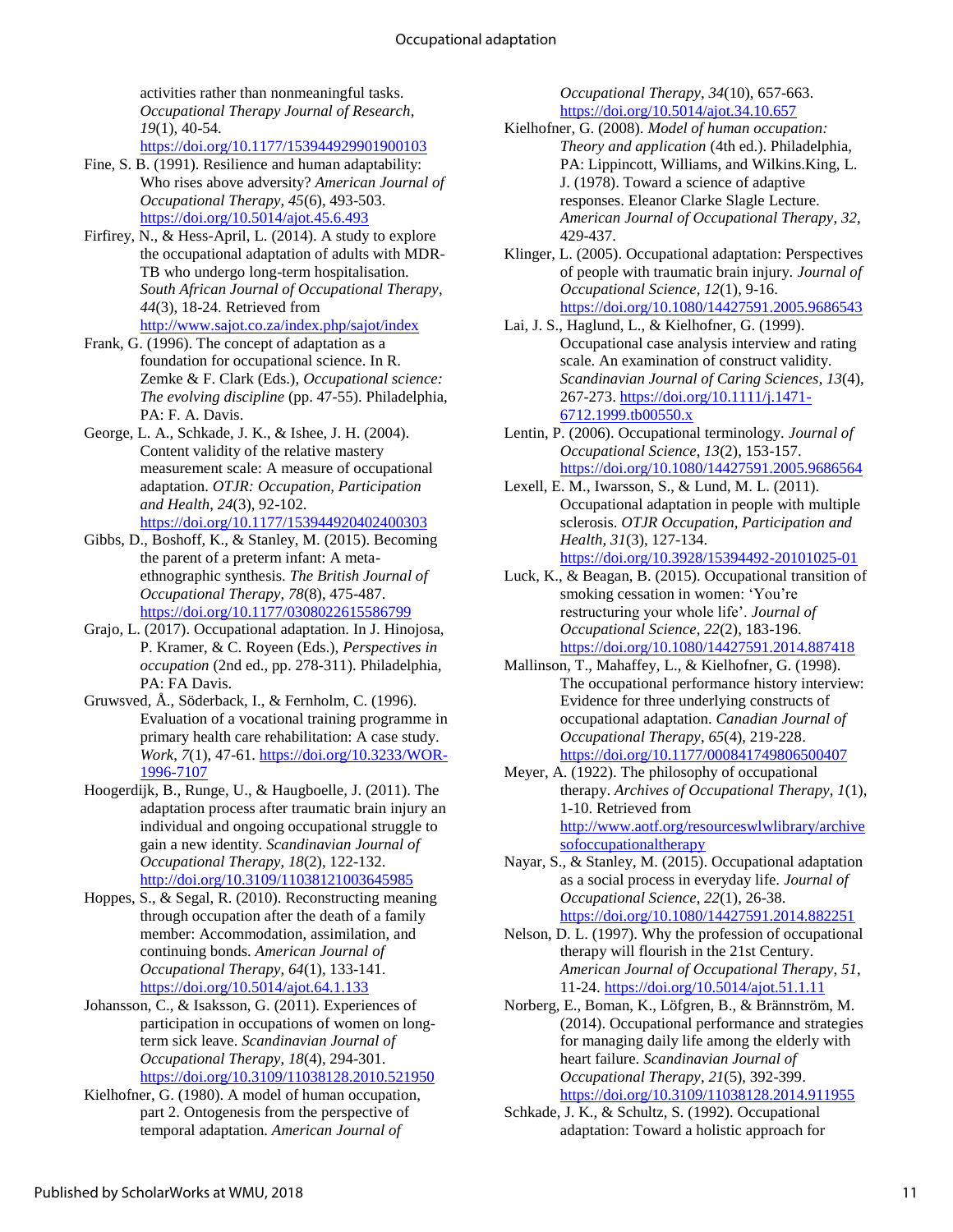contemporary practice, part 1. *American Journal of Occupational Therapy*, *46*(9), 829-837. <https://doi.org/10.5014/ajot.46.9.829>

- Schkade, J. K., & Schultz, S. (2003). Occupational adaptation. In P. Kramer, J. Hinojosa, & C. B. Royeen (Eds.), *Perspectives in human occupation: Participation in life* (pp. 181- 221). Baltimore, MD: Lippincott Williams & Wilkins.
- Schultz, S., & Schkade, J. K. (1992). Occupational adaptation: Toward a holistic approach for contemporary practice, part 2. *American Journal of Occupational Therapy*, *46*(10), 917-925. <https://doi.org/10.5014/ajot.46.10.917>
- Schultz, S., & Schkade, J. K. (1997). Adaptation. In C. Christiansen & C. Baum (Eds.), *Occupational therapy: Enabling function and well-being* (2nd ed., pp. 459–481). Thorofare, NJ: Slack.
- Shannon, P. D. (1977). The derailment of occupational therapy. *American Journal of Occupational Therapy*, *31*, 229-234.
- Spencer, J. C., Davidson, H. A., & White, V. K. (1996). Continuity and change: Past experience as adaptive repertoire in occupational adaptation. *American Journal of Occupational Therapy*, *50*(7), 526-534.

<https://doi.org/10.5014/ajot.50.7.526>

- Taylor, R. R., Kielhofner, G. W., Abelenda, J., Colantuono, K., Fong, T., Heredia, R., . . . Vazquez, E. (2003). An approach to persons with chronic fatigue syndrome based on the model of human occupation: Part one, impact on occupational performance and participation. *Occupational Therapy in Health Care*, *17*(2), 47- 61. [https://doi.org/10.1080/J003v17n02\\_04](https://doi.org/10.1080/J003v17n02_04)
- Wilcock, A. A. (1998). Reflections on doing, being and becoming*. Canadian Occupational Therapy Journal*, *65*(5), 248-256.

<https://doi.org/10.1177/000841749806500501>

- Wilcock, A. (2006). *An occupational perspective of health* (2nd ed.). Thorofare, NJ: Slack.
- Yazdani, F. (2011). How students with low level subjective wellbeing perceive the impact of the environment on occupational behaviour. *International Journal of Therapy and Rehabilitation*, *18*(8), 462-469. <https://doi.org/10.12968/ijtr.2011.18.8.462>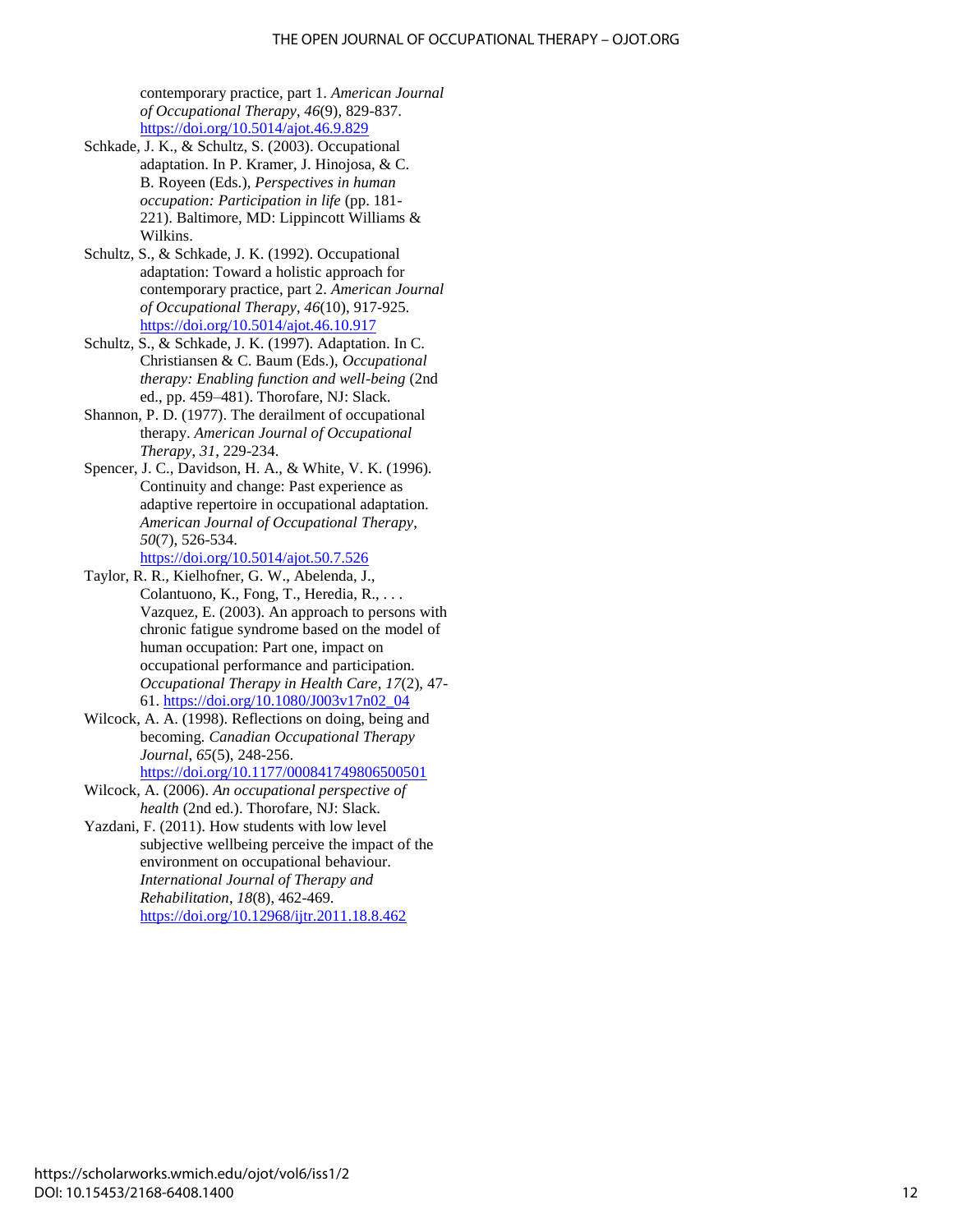# **Appendix**

Analysis of Studies in the Scoping Review

|                                                      |                                                                                                                                                                         | <b>Use of OA construct</b>         |                     |               |                                    |                                  | <b>OT Process</b>              |                                                               |               |
|------------------------------------------------------|-------------------------------------------------------------------------------------------------------------------------------------------------------------------------|------------------------------------|---------------------|---------------|------------------------------------|----------------------------------|--------------------------------|---------------------------------------------------------------|---------------|
| <b>Study Citation</b>                                | Literature<br><b>Influences</b>                                                                                                                                         | OA as<br>an<br>internal<br>process | OA as an<br>outcome | <b>Others</b> | <b>Participants</b><br>$\mathbf n$ | <b>Instrument</b><br><b>Devt</b> | <b>Outcome</b><br><b>Msrmt</b> | <b>Lived</b><br>Experience/<br>Occupational<br><b>Profile</b> | <b>Others</b> |
| Abelenda & Helfrich,<br>2003                         | None                                                                                                                                                                    | $\mathbf X$                        |                     |               | $\overline{2}$                     |                                  |                                | $\mathbf{X}$                                                  |               |
| Adami & Evetts, 2012                                 | None                                                                                                                                                                    | $\mathbf X$                        |                     |               |                                    |                                  |                                | $\mathbf{X}$                                                  |               |
| Amman, Satink &<br>Andresen, 2012                    | Schkade & Schultz,<br>1992                                                                                                                                              | $\mathbf X$                        |                     |               | $\overline{4}$                     |                                  |                                | $\mathbf X$                                                   |               |
| Bachman, 2016                                        | Schkade & Schultz;<br>Schultz & Schkade,<br>1992; Schkade &<br>McClung, 2001                                                                                            | $\mathbf X$                        | $\mathbf X$         |               |                                    |                                  | $\mathbf X$                    |                                                               |               |
| Bates & Mason, 2014                                  | Jack & Estes, 2010                                                                                                                                                      |                                    | X                   |               | 149                                |                                  |                                | $\mathbf{X}$                                                  |               |
| Beagan & Hattie, 2015                                | Kielhofner, 2008                                                                                                                                                        | X                                  |                     |               | 35                                 |                                  |                                | $\mathbf{X}$                                                  |               |
| Bontje, Kinebanian,<br>Josephsson, & Tamura,<br>2004 | Schultz & Schkade,<br>1997; Nelson, 1996;<br>Keilhofner, 1995;<br>Spencer, Hersch,<br>Eschenfelder,<br>Fournet & Murray-<br>Gerzik, 1999;<br>Schkade & Schultz,<br>1992 | $\mathbf X$                        |                     |               | $8\,$                              |                                  |                                | $\mathbf X$                                                   |               |
| Bouteloup & Beltran,<br>2007                         | Schkade & Schultz,<br>1992; Schkade &<br>McClung, 2001;<br>Schultz & Schkade,<br>1992; Schultz &<br>Schkade, 1997                                                       | $\mathbf X$                        | $\mathbf X$         |               |                                    | X                                |                                |                                                               |               |
| Brayman, 1996                                        | Rogers, 1983;<br>Kielhofner 1992;<br>Schkade & Schultz,                                                                                                                 | $\mathbf X$                        |                     |               |                                    |                                  |                                | $\mathbf X$                                                   |               |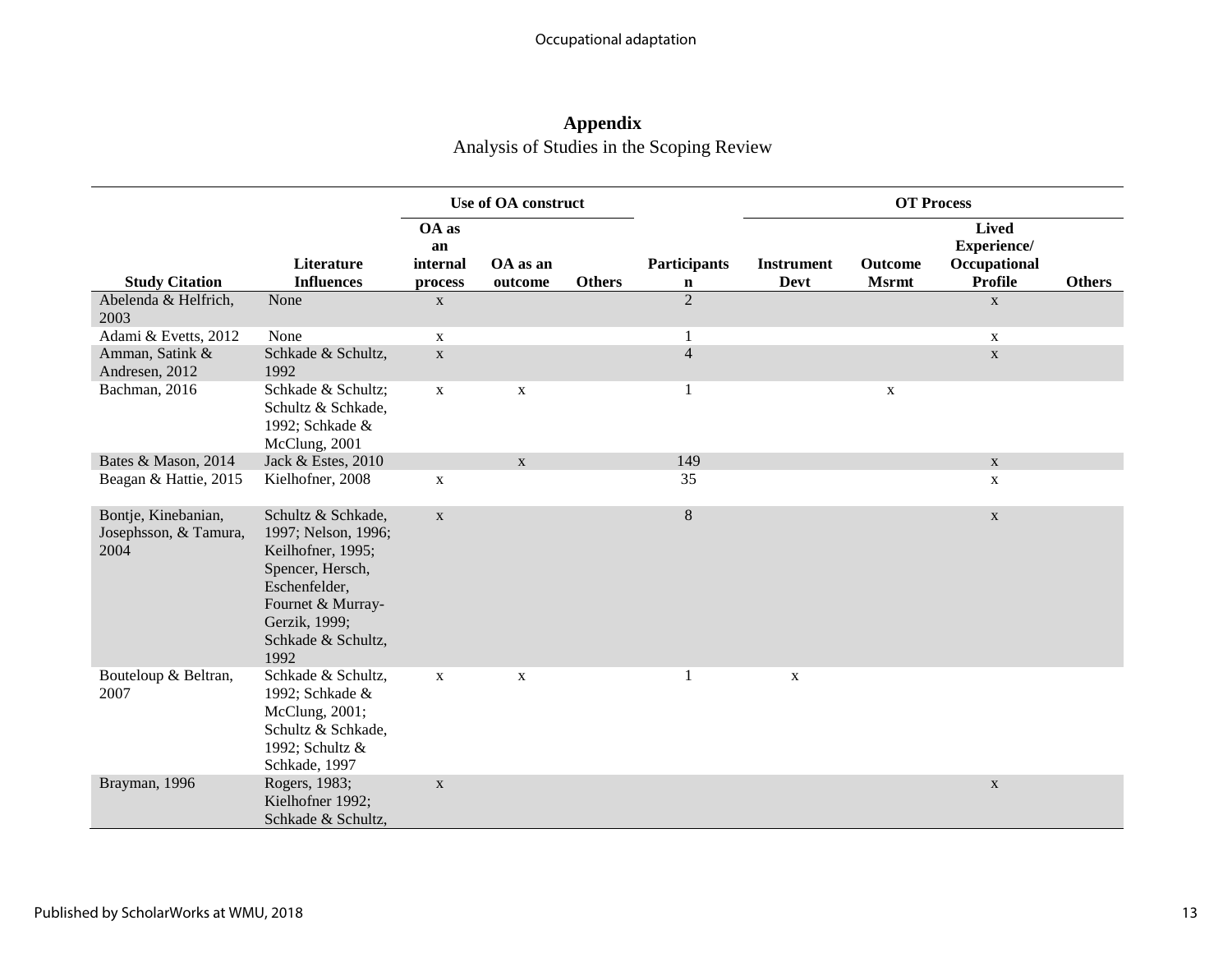### THE OPEN JOURNAL OF OCCUPATIONAL THERAPY – OJOT.ORG

|                                       |                                                                                                                     |                                    | Use of OA construct |               |                                    |                                  | <b>OT Process</b>       |                                                               |               |
|---------------------------------------|---------------------------------------------------------------------------------------------------------------------|------------------------------------|---------------------|---------------|------------------------------------|----------------------------------|-------------------------|---------------------------------------------------------------|---------------|
| <b>Study Citation</b>                 | Literature<br><b>Influences</b>                                                                                     | OA as<br>an<br>internal<br>process | OA as an<br>outcome | <b>Others</b> | <b>Participants</b><br>$\mathbf n$ | <b>Instrument</b><br><b>Devt</b> | Outcome<br><b>Msrmt</b> | <b>Lived</b><br>Experience/<br>Occupational<br><b>Profile</b> | <b>Others</b> |
|                                       | 1992; Mosey, 1981;<br>Reed, 1984; Garrett<br>& Schkade, 1995;<br>King, 1978                                         |                                    |                     |               |                                    |                                  |                         |                                                               |               |
| Buddenberg &<br>Schkade, 1998         | Schultz & Schkade,<br>1992; Schkade &<br>Schultz, 1992                                                              | $\mathbf X$                        | $\mathbf X$         |               | 20                                 |                                  | $\mathbf X$             |                                                               |               |
| Cahill, Connolly &<br>Stapleton, 2010 | Meyer, 1922;<br>Wood, 1996, Frank<br>1996; Carlson et al<br>1998, Spencer et al<br>1999; Schkade &<br>Schultz, 1992 | $\mathbf X$                        |                     |               | $\overline{7}$                     |                                  |                         | $\mathbf X$                                                   |               |
| Chan & Spencer, 2004                  | Batterham, Dunt &<br>Disler, 1996                                                                                   | $\mathbf X$                        |                     |               | 5                                  |                                  |                         | $\mathbf X$                                                   |               |
| Coates & Crist 2004                   | Garrett & Schkade,<br>1995; Schkade,<br>1999                                                                        | $\mathbf X$                        |                     |               | 9                                  |                                  |                         |                                                               | $\mathbf X$   |
| Crist et al., 2005                    |                                                                                                                     |                                    | $\mathbf X$         |               | 67                                 | $\mathbf X$                      |                         |                                                               |               |
| Dale et al., 2002                     | Nelson, 1997                                                                                                        | $\mathbf X$                        |                     |               | 5                                  |                                  |                         | $\mathbf{X}$                                                  |               |
| Dolechek & Schkade,<br>1999           | Nelson et al., 1996;<br>Schkade & Schultz,<br>1992                                                                  |                                    | $\mathbf X$         |               | $\sqrt{6}$                         |                                  | $\mathbf X$             |                                                               |               |
| Firfirey & Hess-April,<br>2014        | Schkade & Schultz,<br>1992; Kielhofner,<br>2008                                                                     | $\mathbf X$                        |                     |               | $\overline{4}$                     |                                  |                         | $\mathbf X$                                                   |               |
| Garrett & Schkade,<br>1995            | Schkade & Schultz,<br>1992                                                                                          |                                    | $\mathbf X$         |               | $8\,$                              |                                  |                         |                                                               | $\mathbf X$   |
| George, Schkade,<br>Ishee, 2004       | Schkade &<br>McClung; Schkade<br>& Schultz, 1992,<br>Schultz & Schkade,<br>1992; Kielhofner,<br>Hammel, Finlayson,  | $\mathbf X$                        | $\mathbf X$         |               | 150                                | $\mathbf X$                      |                         |                                                               |               |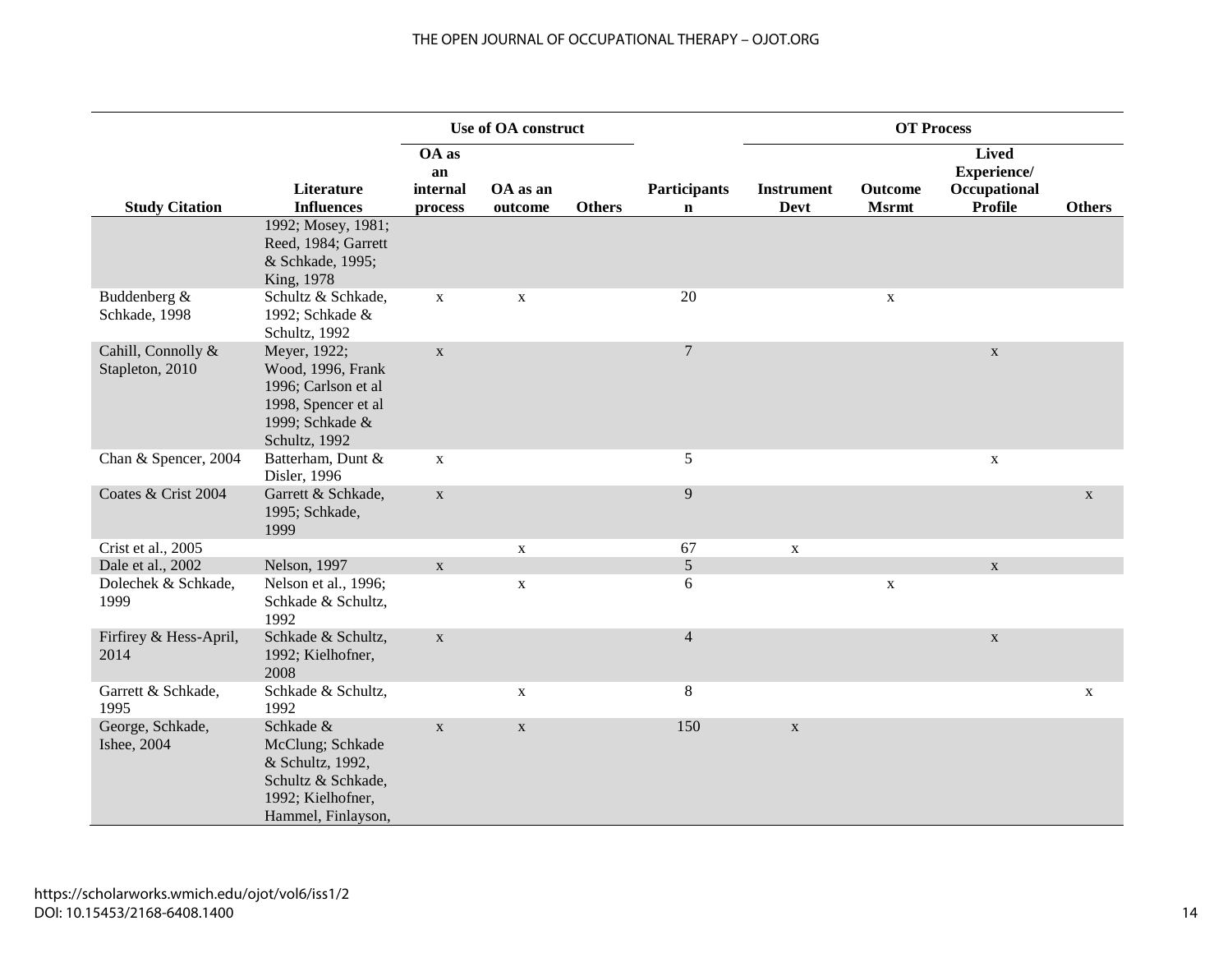|                                               |                                                                                                                                                    |                                    | Use of OA construct |               |                                    |                                  | <b>OT Process</b>              |                                                               |               |
|-----------------------------------------------|----------------------------------------------------------------------------------------------------------------------------------------------------|------------------------------------|---------------------|---------------|------------------------------------|----------------------------------|--------------------------------|---------------------------------------------------------------|---------------|
| <b>Study Citation</b>                         | Literature<br><b>Influences</b>                                                                                                                    | OA as<br>an<br>internal<br>process | OA as an<br>outcome | <b>Others</b> | <b>Participants</b><br>$\mathbf n$ | <b>Instrument</b><br><b>Devt</b> | <b>Outcome</b><br><b>Msrmt</b> | <b>Lived</b><br>Experience/<br>Occupational<br><b>Profile</b> | <b>Others</b> |
|                                               | Helfrich & Taylor,<br>2004; Kielhofner,<br>Mallinson, Forsyth,<br>& Lai, 2001;<br>Kielhofner, Lai,<br>Olson, Haglund,<br>Ekbadh & Hedlund,<br>1999 |                                    |                     |               |                                    |                                  |                                |                                                               |               |
| Gibbs, Boshoff &<br>Stanley, 2015             | Schkade & Schultz<br>1992                                                                                                                          | $\mathbf X$                        | $\mathbf X$         |               | 435                                |                                  |                                | $\mathbf X$                                                   |               |
| Gibson & Schkade,<br>1997                     | Schultz & Schkade,<br>1992; Schkade &<br>Schultz, 1992                                                                                             | $\mathbf X$                        | $\mathbf X$         |               | $\mathfrak{Z}$                     |                                  | $\mathbf X$                    |                                                               |               |
| Gillot, Holder-Walls,<br>Kurtz & Varley, 2003 | Schkade & Schultz,<br>1992; Schultz, 1996                                                                                                          | $\mathbf X$                        | $\mathbf X$         |               | $\overline{2}$                     |                                  |                                | $\mathbf X$                                                   |               |
| Gruwsved, Soderback<br>& Fernholm, 1996       | Kielhofner 1977 &<br>1992; Holm, 1986;<br><b>Mosey 1986</b><br>psychosocial<br>models text;<br>Hopkins & Smith,<br>1993                            |                                    | $\mathbf X$         |               | $\mathfrak{Z}$                     |                                  | $\mathbf{X}$                   |                                                               |               |
| Hersch et al., 2012                           | Schultz & Schkade,<br>1997; Lawton &<br>Nahemow, 1973;<br>Clark et al., 1996.;<br>Frank, 1996                                                      | $\mathbf X$                        | $\mathbf X$         |               | 16                                 |                                  | $\mathbf X$                    |                                                               |               |
| Hoogerdijk, Runge &<br>Haugboelle, 2011       | Kielhofner, 2008;<br>Nelson, 1996;<br>Klinger, 2005;<br>Schkade & Schultz,<br>1992                                                                 | $\mathbf X$                        |                     |               | $\overline{4}$                     |                                  |                                | $\mathbf{X}$                                                  |               |
| Hoppes & Segal, 2010                          | Matheson & Bohr,<br>1997                                                                                                                           |                                    | $\mathbf X$         |               | 31                                 |                                  |                                | X                                                             |               |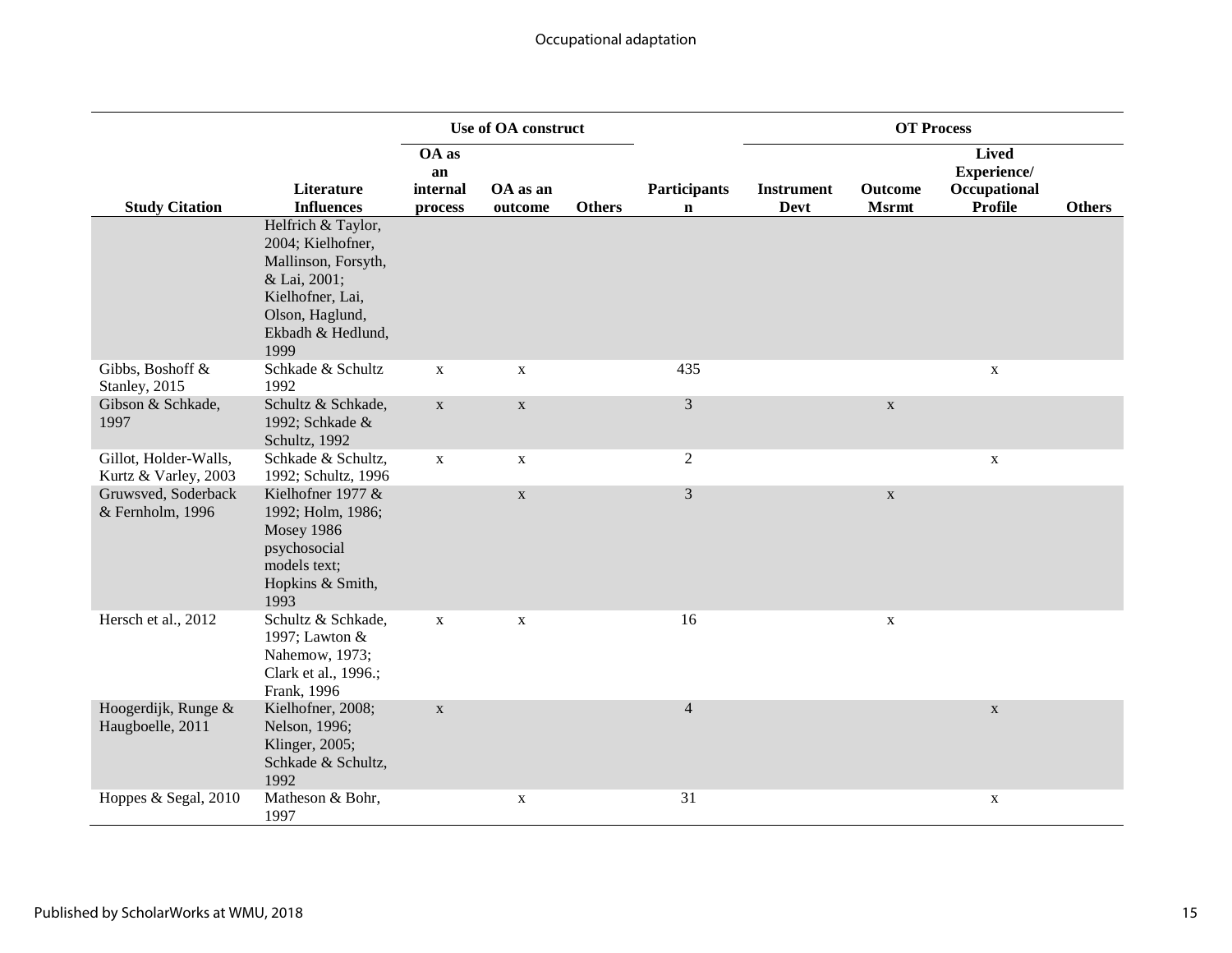### THE OPEN JOURNAL OF OCCUPATIONAL THERAPY – OJOT.ORG

|                                                               |                                                                                                            | Use of OA construct                |                     |               |                                    | <b>OT Process</b>                |                         |                                                               |               |
|---------------------------------------------------------------|------------------------------------------------------------------------------------------------------------|------------------------------------|---------------------|---------------|------------------------------------|----------------------------------|-------------------------|---------------------------------------------------------------|---------------|
| <b>Study Citation</b>                                         | Literature<br><b>Influences</b>                                                                            | OA as<br>an<br>internal<br>process | OA as an<br>outcome | <b>Others</b> | <b>Participants</b><br>$\mathbf n$ | <b>Instrument</b><br><b>Devt</b> | Outcome<br><b>Msrmt</b> | <b>Lived</b><br>Experience/<br>Occupational<br><b>Profile</b> | <b>Others</b> |
| Jack & Estes, 2010                                            | Schultz & Schkade,<br>1992; Schkade &<br>Schultz, 1992;<br>Dolecheck &<br>Schkade, 1999                    |                                    | $\mathbf X$         |               |                                    |                                  | $\mathbf X$             |                                                               |               |
| Jackson & Schkade,<br>2001                                    | Schultz & Schkade,<br>1992; Schkade &<br>Schultz, 1992.                                                    |                                    | $\mathbf X$         |               | 40                                 |                                  | $\mathbf{X}$            |                                                               |               |
| Johansson &<br>Björklund, 2006                                | Schultz & Schkade,<br>1992; Schkade &<br>Schultz, 1992;<br>Schultz & Schkade,<br>1994; Kielhofner,<br>2002 |                                    | $\mathbf X$         |               | $\,8\,$                            |                                  | $\mathbf{X}$            |                                                               |               |
| Johansson &<br>Bjorklund, 2015                                | Schkade & Schultz;<br>Schultz & Schkade,<br>1992; Schultz &<br>Schkade, 1997                               |                                    | $\mathbf X$         |               | 22                                 |                                  | $\mathbf X$             |                                                               |               |
| Johansson & Isaksson,<br>2011                                 | Kielhofner, 2004;<br>Townsend, 1997                                                                        | $\mathbf X$                        |                     |               | $8\,$                              |                                  |                         | $\mathbf X$                                                   |               |
| Johnson & Schkade,<br>2001                                    | Schkade & Schultz,<br>1992; Schkade &<br>Schultz, 1998                                                     | $\mathbf X$                        | $\mathbf X$         |               | $\mathfrak{Z}$                     |                                  | $\mathbf X$             |                                                               |               |
| Johnson, 2006                                                 | Schkade & Schultz;<br>Schultz & Schkade,<br>1992                                                           | $\mathbf X$                        |                     |               | $\overline{4}$                     |                                  |                         | $\mathbf X$                                                   |               |
| Klinger, 2005                                                 | Kielhofner 2002;<br>Wilcock, 1998;<br>Schultz & Schkade,<br>1992; Schkade &<br>Schultz, 1992               | $\mathbf X$                        |                     |               | $\overline{7}$                     |                                  |                         | $\mathbf X$                                                   |               |
| Klinger, Spaulding,<br>Polatajko, MacKinnon<br>& Miller, 1999 |                                                                                                            | $\mathbf X$                        |                     |               | 30                                 |                                  |                         | $\mathbf{X}$                                                  |               |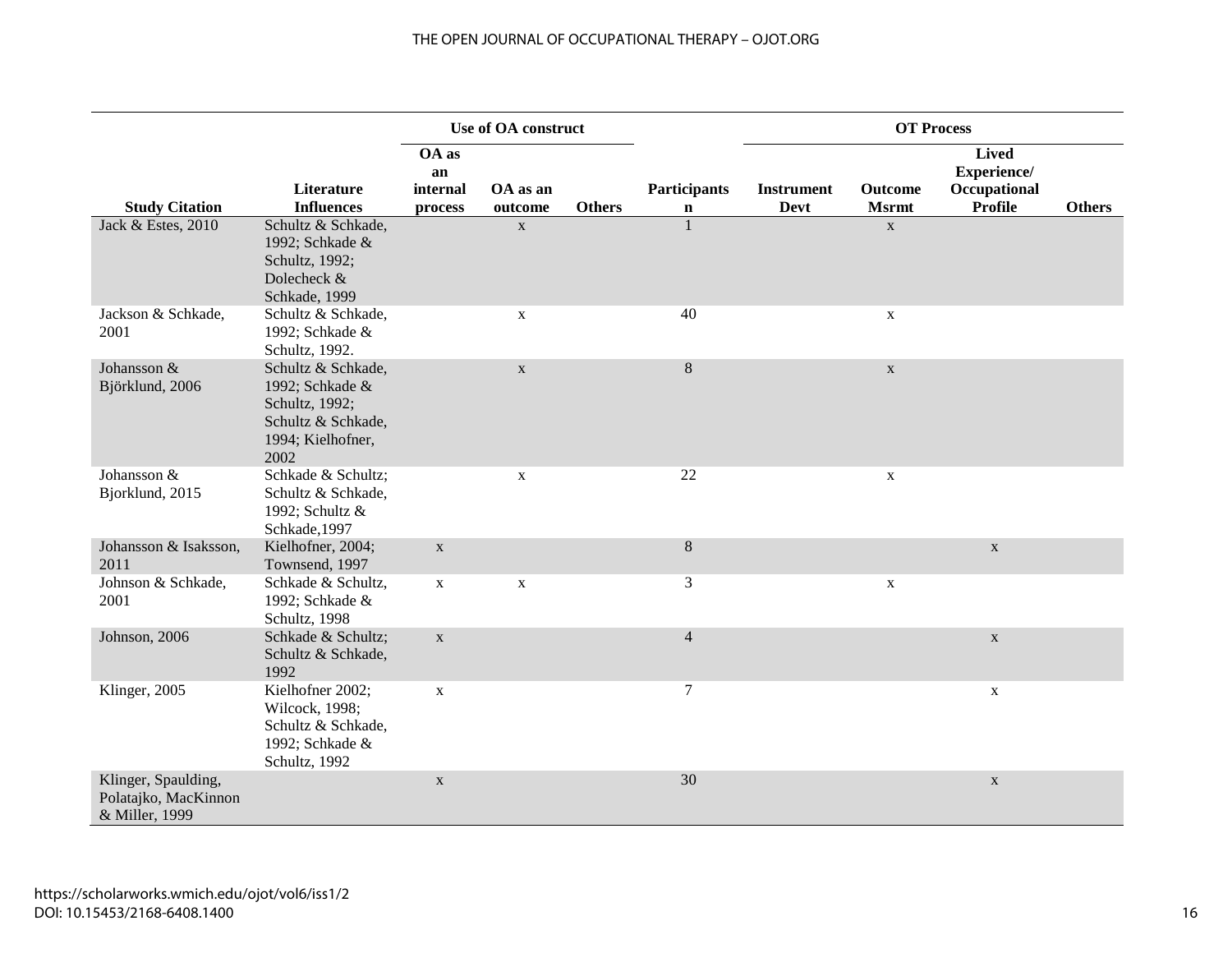|                                     |                                                                                                                                                                                         | Use of OA construct                |                     |               |                                    | <b>OT Process</b>                |                         |                                                               |               |
|-------------------------------------|-----------------------------------------------------------------------------------------------------------------------------------------------------------------------------------------|------------------------------------|---------------------|---------------|------------------------------------|----------------------------------|-------------------------|---------------------------------------------------------------|---------------|
| <b>Study Citation</b>               | Literature<br><b>Influences</b>                                                                                                                                                         | OA as<br>an<br>internal<br>process | OA as an<br>outcome | <b>Others</b> | <b>Participants</b><br>$\mathbf n$ | <b>Instrument</b><br><b>Devt</b> | Outcome<br><b>Msrmt</b> | <b>Lived</b><br>Experience/<br>Occupational<br><b>Profile</b> | <b>Others</b> |
| <b>Krusen</b> , 2012                | Schkade & Schultz,<br>1992; Garrett &<br>Schkade, 1995                                                                                                                                  | $\mathbf X$                        | $\mathbf X$         |               |                                    |                                  |                         |                                                               | $\mathbf X$   |
| Lai, Haglund, &<br>Kielhofner, 1999 | Kielhofner, 1995                                                                                                                                                                        |                                    | $\mathbf X$         |               | 151                                | $\mathbf X$                      |                         |                                                               |               |
| Lee, 2010                           | Kielhofner 2002;<br>Schultz & Schkade,<br>1992; Schkade &<br>Schultz, 1992                                                                                                              |                                    |                     | X             |                                    |                                  |                         |                                                               | X             |
| Lee et al., 2006                    | Klinger, 1999;<br>Christiansen &<br>Baum, 1997                                                                                                                                          | $\mathbf X$                        |                     |               | 9                                  |                                  |                         | $\mathbf X$                                                   |               |
| Lentin, 2006                        | Kielhofner, 2002;<br>Nelson, 1997;<br>Fidler & Fidler,<br>1978; Schkade &<br>Schultz, 1992;<br>Schultz & Schkade,<br>1997; King, 1978;<br>Meyer, 1922;<br>Wilcock, 1998;<br>Frank, 1996 | $\mathbf X$                        |                     |               |                                    |                                  |                         |                                                               | $\mathbf X$   |
| Lexell, Iwarsson, &<br>Lund, 2011   | Kielhofner, 2008;<br>Schkade & Schultz,<br>1992; Spencer,<br>Davidson & White,<br>1996                                                                                                  | $\mathbf X$                        |                     |               | 10                                 |                                  |                         |                                                               | $\mathbf X$   |
| Lopez, 2011                         | Fine, 1991; Schkade<br>& Schultz, 1992                                                                                                                                                  |                                    |                     | $\mathbf X$   |                                    |                                  |                         | $\mathbf{X}$                                                  |               |
| Luck & Beagan, 2015                 | Schkade & Schultz,<br>1992; Kielhofner,<br>2002; Kielhofner,<br>2009.                                                                                                                   | $\mathbf X$                        | $\mathbf X$         |               | $\boldsymbol{7}$                   |                                  |                         | $\mathbf X$                                                   |               |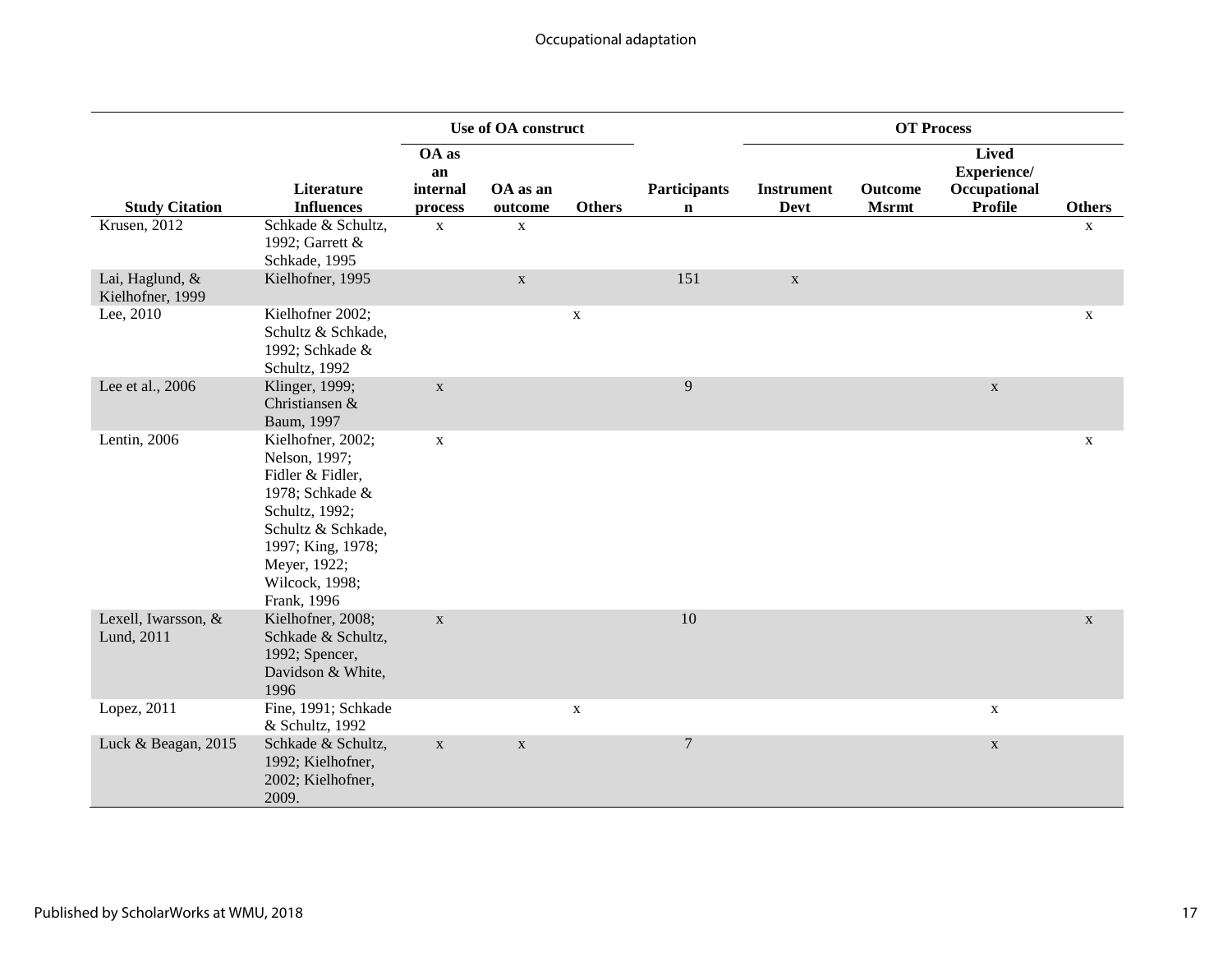|                                        |                                                                                                                                                                                                | Use of OA construct     |                     |               |                     | <b>OT Process</b>         |                         |                                                               |               |
|----------------------------------------|------------------------------------------------------------------------------------------------------------------------------------------------------------------------------------------------|-------------------------|---------------------|---------------|---------------------|---------------------------|-------------------------|---------------------------------------------------------------|---------------|
| <b>Study Citation</b>                  | Literature<br><b>Influences</b>                                                                                                                                                                | OA as<br>an<br>internal | OA as an<br>outcome | <b>Others</b> | <b>Participants</b> | <b>Instrument</b><br>Devt | Outcome<br><b>Msrmt</b> | <b>Lived</b><br>Experience/<br>Occupational<br><b>Profile</b> | <b>Others</b> |
| Mallinson, Mahaffey,                   | Kielhofner, Henry                                                                                                                                                                              | process                 | $\mathbf X$         |               | $\mathbf n$<br>20   | $\mathbf X$               |                         |                                                               |               |
| & Kielhofner, 1998                     | & Walens, 1989;<br>Kielhofner, 1995;<br>Baum & Law, 1997                                                                                                                                       |                         |                     |               |                     |                           |                         |                                                               |               |
| McDougal, Buchanan<br>& Peterson, 2014 | Schkade & Schultz,<br>1992; Wilcock,<br>1998                                                                                                                                                   |                         | $\mathbf X$         |               | $\, 8$              |                           |                         | $\mathbf X$                                                   |               |
| McIntyre & Howie,<br>2002              | Wilcock, 1998;<br>Yerxa, 1998; Frank,<br>1996; Schkade &<br>Schultz, 1992;<br>Schultz & Schkade,<br>1997; Nelson, 1988;<br>Meyer, 1922                                                         | $\mathbf X$             | $\mathbf X$         |               | 1                   |                           |                         | $\mathbf{X}$                                                  |               |
| Moyers & Coleman<br>2004               | Schkade & Schultz,<br>1992; Schkade &<br>McCung, 2001                                                                                                                                          | $\mathbf X$             |                     |               |                     |                           |                         |                                                               | $\mathbf X$   |
| Nastasi, 2015                          | Schkade & Schultz,<br>1992; Schultz &<br>Schkade, 1992;<br>Zemke & Clark,<br>1996; Schkade &<br>McClung, 2001;<br>Hocking, 2009                                                                | $\mathbf X$             |                     |               |                     |                           |                         |                                                               | $\mathbf{X}$  |
| Nayar & Stanley, 2015                  | Horne, Corr, &<br>Earle, 2005;<br>Klinger, 2005;<br>Schkade & Schultz,<br>1992; Schultz &<br>Schkade, 1997; Law<br>et al., 1997;<br>Kielhofner, 2002;<br>Spencer, Davidson<br>and White, 1996; | $\mathbf X$             |                     |               | 25                  |                           |                         | $\mathbf X$                                                   |               |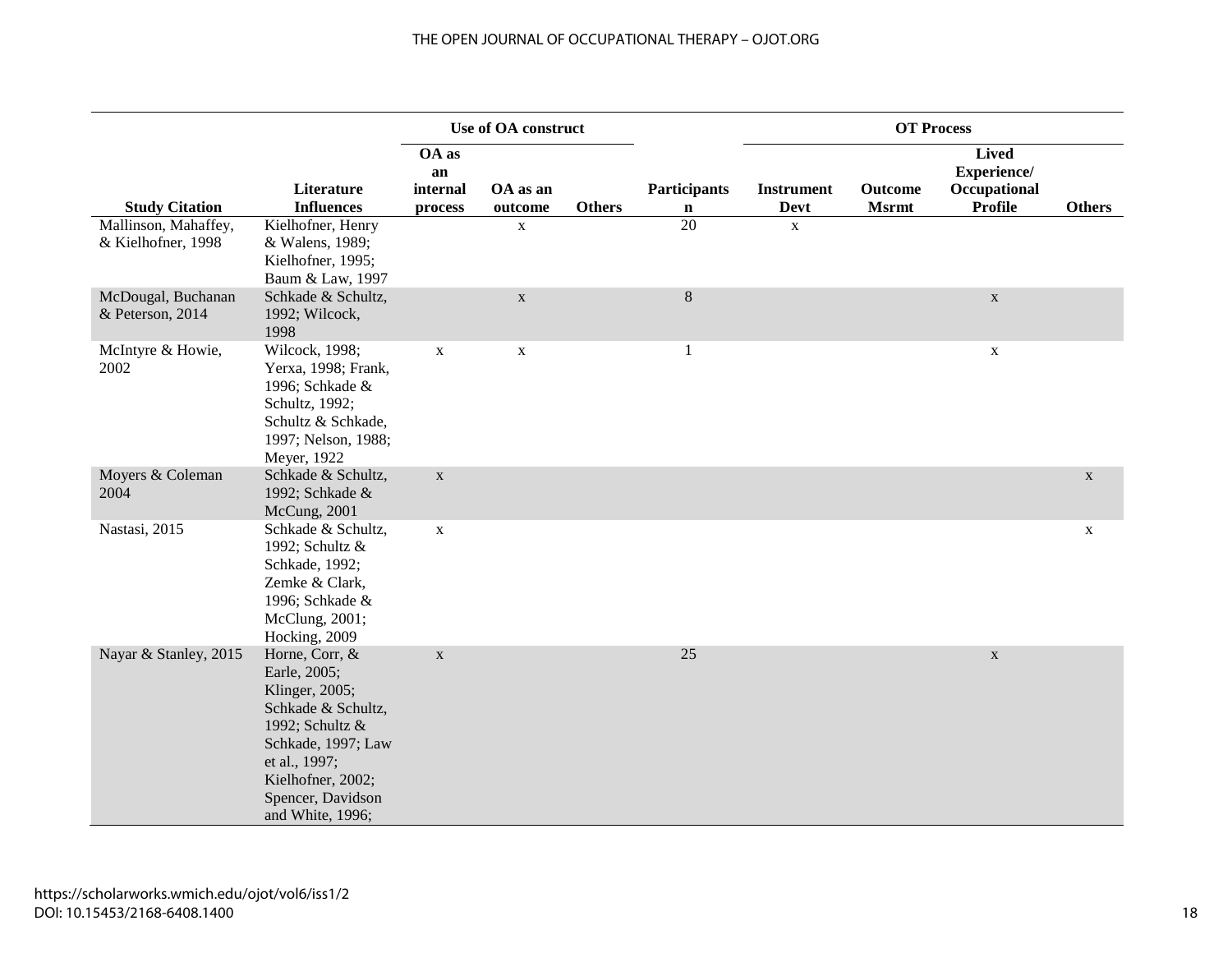|                                                  |                                                                                                                                                  |                                    | <b>Use of OA construct</b> |               |                                    |                                  | <b>OT Process</b>       |                                                               |               |
|--------------------------------------------------|--------------------------------------------------------------------------------------------------------------------------------------------------|------------------------------------|----------------------------|---------------|------------------------------------|----------------------------------|-------------------------|---------------------------------------------------------------|---------------|
| <b>Study Citation</b>                            | Literature<br><b>Influences</b>                                                                                                                  | OA as<br>an<br>internal<br>process | OA as an<br>outcome        | <b>Others</b> | <b>Participants</b><br>$\mathbf n$ | <b>Instrument</b><br><b>Devt</b> | Outcome<br><b>Msrmt</b> | <b>Lived</b><br>Experience/<br>Occupational<br><b>Profile</b> | <b>Others</b> |
|                                                  | Nelson & Jepson-<br>Thomas, 2003                                                                                                                 |                                    |                            |               |                                    |                                  |                         |                                                               |               |
| Norberg, Boman,<br>Lofgren & Brannstrom,<br>2014 | Schultz, 2009                                                                                                                                    | $\mathbf X$                        |                            |               | 10                                 |                                  |                         | $\mathbf X$                                                   |               |
| Nygren, Sanlund,<br>Bernspang & Fisher,<br>2013  | Kielhofner, 1995                                                                                                                                 |                                    | $\mathbf X$                |               | 45                                 |                                  |                         | $\mathbf X$                                                   |               |
| Orr & Schkade, 1997                              | Llorens, 1970;<br>Mosey, 1981,<br>Nelson, 1988,<br>Schkade & Schultz,<br>1992; Reed, 1984                                                        |                                    |                            | $\mathbf X$   | 24                                 |                                  |                         |                                                               | $\mathbf X$   |
| Parsons & Stanley,<br>2008                       | Kielhofner, 2002;<br>Reed & Sanderson,<br>1999; Schkade &<br>McClung, 2001;<br>Schkade & Schultz,<br>1992                                        | $\mathbf X$                        |                            |               | $\overline{2}$                     |                                  |                         | $\mathbf X$                                                   |               |
| Pasek & Schkade, 1996                            | Schkade & Schultz,<br>1992; Schultz &<br>Schkade, 1992;<br>Llorens, 1976;<br>Mosey, 1973;<br>Mazer, 1968;<br>Kielhofner &<br><b>Burke</b> , 1985 |                                    | $\mathbf X$                |               | 14                                 |                                  |                         | X                                                             |               |
| Pepin & Deutscher,<br>2011                       | Kielhofner, 2008                                                                                                                                 | $\mathbf X$                        |                            |               | $\mathfrak{S}$                     |                                  |                         | $\mathbf X$                                                   |               |
| Peterson et al., 1999                            | Kielhofner, 1995;<br>Kielhofner & Burke<br>1985                                                                                                  | $\mathbf X$                        | $\mathbf X$                |               | 270                                |                                  |                         | $\mathbf{X}$                                                  |               |
| Precin, 2011                                     |                                                                                                                                                  | $\mathbf X$                        |                            |               | 1                                  |                                  |                         | $\mathbf{X}$                                                  |               |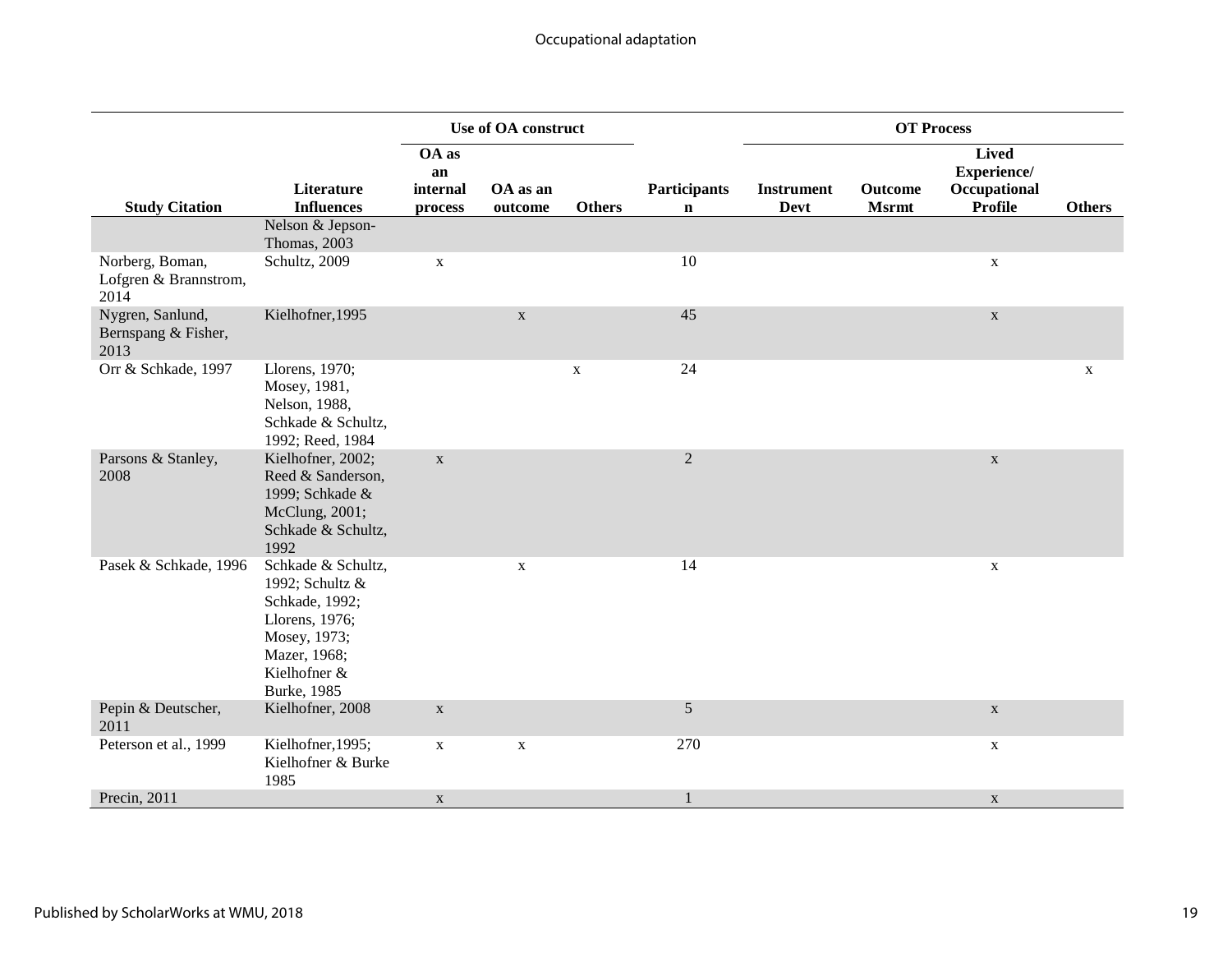### THE OPEN JOURNAL OF OCCUPATIONAL THERAPY – OJOT.ORG

|                                                      |                                                                                                                                          |                                    | <b>Use of OA construct</b> |               |                                    |                                  | <b>OT Process</b>       |                                                               |               |
|------------------------------------------------------|------------------------------------------------------------------------------------------------------------------------------------------|------------------------------------|----------------------------|---------------|------------------------------------|----------------------------------|-------------------------|---------------------------------------------------------------|---------------|
| <b>Study Citation</b>                                | Literature<br><b>Influences</b>                                                                                                          | OA as<br>an<br>internal<br>process | OA as an<br>outcome        | <b>Others</b> | <b>Participants</b><br>$\mathbf n$ | <b>Instrument</b><br><b>Devt</b> | Outcome<br><b>Msrmt</b> | <b>Lived</b><br>Experience/<br>Occupational<br><b>Profile</b> | <b>Others</b> |
| Rosenfeld, 1989                                      | Kielhofner & Burke<br>1980                                                                                                               |                                    | $\mathbf X$                |               | 10                                 |                                  |                         | $\mathbf X$                                                   |               |
| Rudman, Huot,<br>Klinger, Leipert &<br>Spafford 2010 | Kielhofner, Forsyth<br>& Barrett, 2003                                                                                                   | $\mathbf X$                        | $\mathbf X$                |               | 34                                 |                                  |                         | $\mathbf X$                                                   |               |
| Soeker, M 2011                                       | Schkade & Schultz,<br>1992; Schultz &<br>Schkade, 1992;<br>Kielhofner 2002                                                               | $\mathbf X$                        | $\mathbf X$                |               | 10                                 |                                  |                         | $\mathbf X$                                                   |               |
| Spencer, Davidson, &<br><b>White</b> , 1996          | Kielhofner, 1977;<br>Nelson, 1988;<br>Fidler & Fidler,<br>1954, 1983; Reilly,<br>1962, 1974; Rogers,<br>1983; Schultz &<br>Schkade, 1992 | $\mathbf X$                        |                            |               |                                    |                                  |                         | $\mathbf X$                                                   |               |
| Stelter & Whisner,<br>2007                           | Schkade &<br>McClung, 2001;<br>Schultz & Schkade,<br>1992; Schkade &<br>Schultz, 1992                                                    |                                    | $\mathbf X$                |               | 11                                 |                                  |                         |                                                               | $\mathbf X$   |
| Taylor et al., 2003                                  | Kielhofner, 2002                                                                                                                         | $\mathbf X$                        |                            |               |                                    |                                  |                         | $\mathbf X$                                                   |               |
| Thompson, 2009                                       | Wilcock, 2006                                                                                                                            | $\mathbf X$                        |                            |               | 13                                 |                                  |                         | $\mathbf X$                                                   |               |
| Vrkljan & Polgar, 2007                               | Clark et al., 1996;<br>Wood, 1996                                                                                                        |                                    | $\mathbf X$                |               | $\overline{2}$                     |                                  |                         | $\mathbf X$                                                   |               |
| Walker, 2001                                         | Fisher, 1998;<br>Nelson, 1997;<br>Christansen, 1999;<br>Schultz & Schkade,<br>1992; Schkade &<br>Schultz, 1992                           | $\mathbf X$                        |                            |               | 25                                 |                                  |                         |                                                               | $\mathbf X$   |
| Walker, 2001                                         | Frank, 1996; Meyer<br>1922; Christiansen,                                                                                                |                                    |                            | $\mathbf X$   | 27                                 |                                  |                         | $\mathbf X$                                                   |               |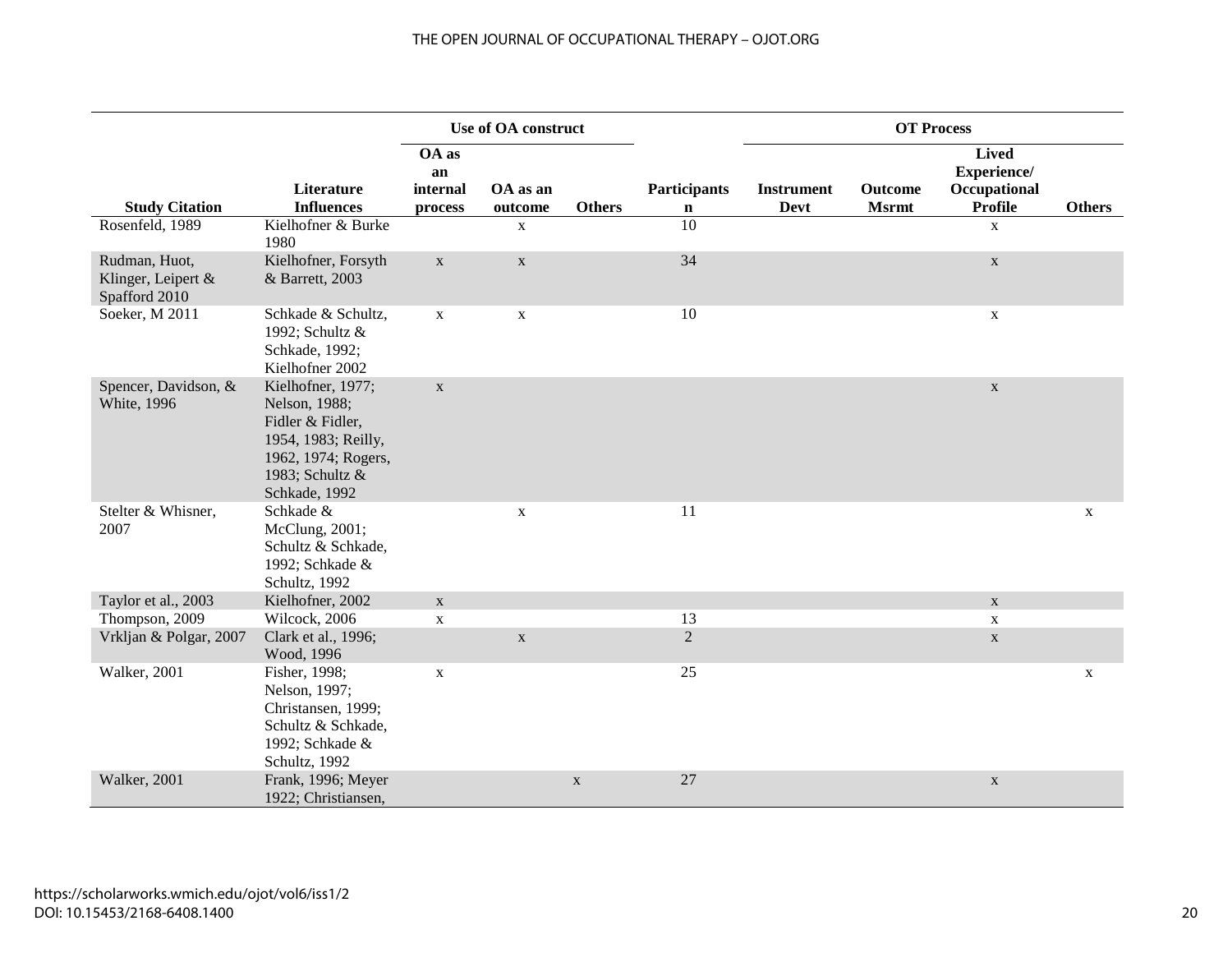|                                     |                                                                                          | Use of OA construct                |                     |               |                                    | <b>OT Process</b>         |                                |                                                               |               |
|-------------------------------------|------------------------------------------------------------------------------------------|------------------------------------|---------------------|---------------|------------------------------------|---------------------------|--------------------------------|---------------------------------------------------------------|---------------|
| <b>Study Citation</b>               | <b>Literature</b><br><b>Influences</b>                                                   | OA as<br>an<br>internal<br>process | OA as an<br>outcome | <b>Others</b> | <b>Participants</b><br>$\mathbf n$ | <b>Instrument</b><br>Devt | <b>Outcome</b><br><b>Msrmt</b> | <b>Lived</b><br>Experience/<br>Occupational<br><b>Profile</b> | <b>Others</b> |
|                                     | 1996, Kielhofner,<br>1997                                                                |                                    |                     |               |                                    |                           |                                |                                                               |               |
| Wells, 2015                         | Schilling et al.,<br>2011; Townsend,<br>2010                                             |                                    | X                   |               | 17                                 |                           |                                | X                                                             |               |
| Whisner, Stelter &<br>Schultz, 2014 | Schkade & Schultz,<br>1992                                                               | $\mathbf X$                        |                     |               | 167                                |                           | $\mathbf{X}$                   |                                                               |               |
| Whiteford, 2007                     | Clark $\&$<br>Richardson, 1996                                                           | X                                  |                     |               | $\perp$                            |                           |                                | X                                                             |               |
| Williams & Murray,<br>2013          | Kielhofner, 2008                                                                         | $\mathbf X$                        |                     |               | 87                                 |                           |                                | $\mathbf X$                                                   |               |
| Williams & Murray,<br>2013          | Schkade &<br>McClung, 2001;<br>Frank, 1996;<br>Kielhofner, 2008;<br><b>Nelson</b> , 1988 |                                    | $\mathbf X$         |               | 5                                  |                           |                                | X                                                             |               |
| Wiseman & Whiteford,<br>2009        | Fidler & Fidler<br>1978; King 1978;<br><b>Nelson 1988;</b><br>Klinger 2005               |                                    | $\mathbf X$         |               | $\,8\,$                            |                           |                                | $\mathbf X$                                                   |               |
| Yazdani, 2011                       | Kielhofner, 2008                                                                         | X                                  |                     |               | 35                                 |                           |                                |                                                               | X             |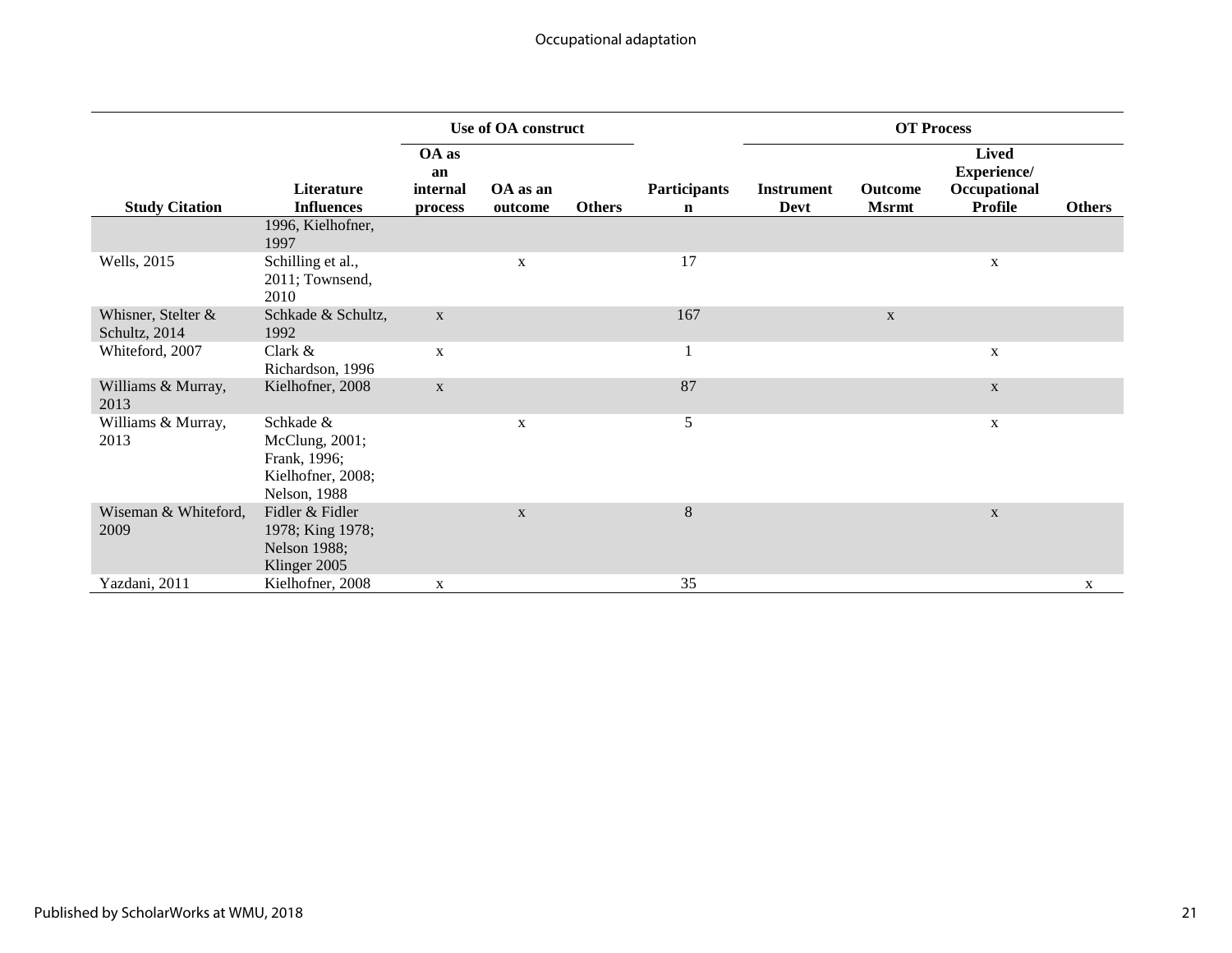#### **References in the Scoping Study and Some Historical References**

- Abelenda, J., & Helfrich, C. A. (2003). Family resilience and mental illness: The role of occupational therapy. *Occupational Therapy in Mental Health*, *19*(1), 25-39. [https://doi.org/10.1300/j004v19n01\\_02](https://doi.org/10.1300/j004v19n01_02)
- Adami, A. M., & Evetts, C. (2012). A natural approach in mental health practice: Occupational adaptation revealed. *Occupational Therapy in Mental Health, 28*(2), 170-179. [https://doi.org/10.1080/0164212x.2012.679](https://doi.org/10.1080/0164212x.2012.679589) [589](https://doi.org/10.1080/0164212x.2012.679589)
- Ammann, B., Satink, T., & Andresen, M. (2012). Experiencing occupations with chronic hand disability: Narratives of hand-injured adults. *Hand Therapy, 17*(4), 87-94. <https://doi.org/10.1177/1758998312471253>
- Bachman, S. (2016). Evidence-based approach to treating lateral epicondylitis using the Occupational Adaptation Model. *American Journal of Occupational Therapy, 70*(2), 1- 5.<https://doi.org/10.5014/ajot.2016.016972>
- Bates, E., & Mason, R. (2014). Coping strategies used by people with a major hand injury: A review of the literature. *The British Journal of Occupational Therapy, 77*(6), 289- 295. [https://doi.org/10.4276/030802214x140187](https://doi.org/10.4276/030802214x14018723137995) [23137995](https://doi.org/10.4276/030802214x14018723137995)
- Batterham, R., Dunt, D., & Disler, P. (1996). Can we achieve accountability for long-term outcomes? *Archives of Physical Medicine & Rehabilitation, 77*(12), 1219-1225. [https://doi.org/10.1016/s0003-](https://doi.org/10.1016/s0003-9993(96)90183-5) [9993\(96\)90183-5](https://doi.org/10.1016/s0003-9993(96)90183-5)
- Baum, C., & Law, M. (1997). Occupational therapy practice: Focusing on occupational performance. *American Journal of Occupational Therapy, 51*(4), 277-288. <https://doi.org/10.5014/ajot.51.4.277>
- Beagan, B. L., & Hattie, B. (2014). LGBTQ experiences with religion and spirituality: Occupational transition and adaptation. *Journal of Occupational Science, 22*(4), 459- 476.

[https://doi.org/10.1080/14427591.2014.953](https://doi.org/10.1080/14427591.2014.953670) [670](https://doi.org/10.1080/14427591.2014.953670)

Bontje, P., Kinebanian, A., Josephsson, S., & Tamura, Y. (2004). Occupational adaptation: The experiences of older persons with physical disabilities. *American Journal of Occupational Therapy, 58*(2), 140-149. <https://doi.org/10.5014/ajot.58.2.140>

Bouteloup, Z., & Beltran, R. (2007). Application of the occupational adaptation framework in child and adolescent occupational therapy practice. A case study. *Australian Occupational Therapy Journal, 54*(3), 228- 238. [https://doi.org/10.1111/j.1440-](https://doi.org/10.1111/j.1440-1630.2007.00620.x) [1630.2007.00620.x](https://doi.org/10.1111/j.1440-1630.2007.00620.x)

Brayman, S. J. (1996). Managing the occupational environment of managed care. *American Journal of Occupational Therapy, 50*(6), 442-446.

<https://doi.org/10.5014/ajot.50.6.442>

Buddenberg, L. A., & Schkade, J. K. (1998). Special feature: A comparison of occupational therapy intervention approaches for older patients after hip fracture. *Topics in Geriatric Rehabilitation, 13*(4), 52-68. [https://doi.org/10.1097/00013614-](https://doi.org/10.1097/00013614-199806000-00008) [199806000-00008](https://doi.org/10.1097/00013614-199806000-00008)

- Cahill, M., Connolly, D., & Stapleton, T. (2010). Exploring occupational adaptation through the lives of women with multiple sclerosis. *The British Journal of Occupational Therapy, 73*(3), 106-115. [https://doi.org/10.4276/030802210x126823](https://doi.org/10.4276/030802210x12682330090415) [30090415](https://doi.org/10.4276/030802210x12682330090415)
- Carlson, M., Clark, F., & Young, B. (1998). Practical contributions of occupational science to the art of successful aging: How to sculpt a meaningful life in older adulthood. *Journal of Occupational Science, 5*(3), 107-118. [https://doi.org/10.1080/14427591.1998.968](https://doi.org/10.1080/14427591.1998.9686438) [6438](https://doi.org/10.1080/14427591.1998.9686438)
- Chan, J., & Spencer, J. (2004). Adaptation to hand injury: An evolving experience. *American Journal of Occupational Therapy, 58*(2), 128-139.

<https://doi.org/10.5014/ajot.58.2.128>

Christiansen, C. (1996). Managed care: Opportunities and challenges for occupational therapy in the emerging systems of the 21st century. *American Journal of Occupational Therapy, 50*, 409- 412.<https://doi.org/10.5014/ajot.50.6.409>

- Christiansen, C., Baum, C., & Christiansen, C. (1997). Person-environment occupational performance: A conceptual model for practice. In C. Christiansen & C. Baum (Eds.), *Occupational therapy: Enabling function and well-being* (2nd ed., pp. 46- 70). Thorofare, NJ: Slack
- Christiansen, C. H. (1999). Defining lives: Occupation as identity: An essay on competence, coherence, and the creation of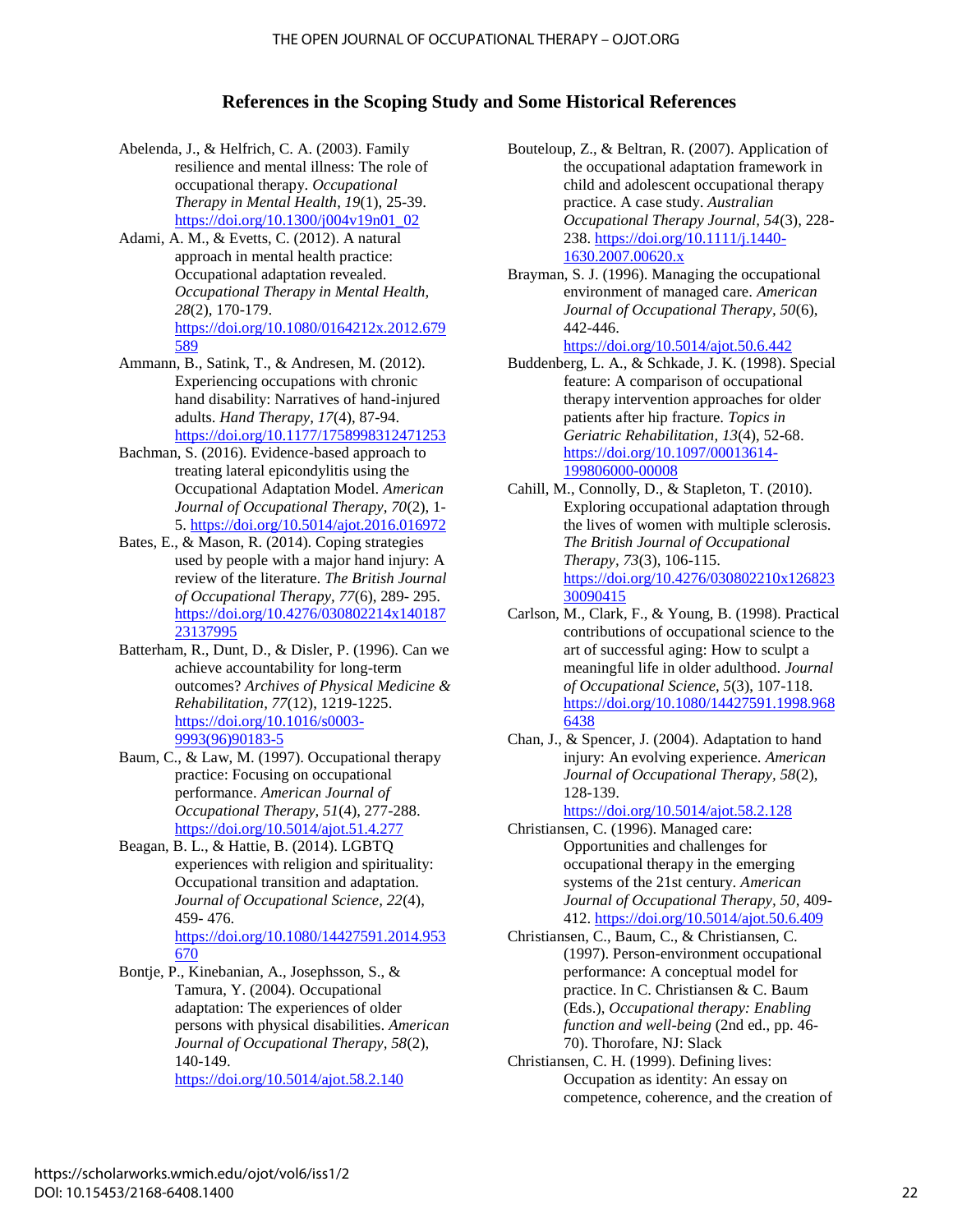meaning. Eleanor Clarke Slagle lecture. *American Journal of Occupational Therapy, 53*(6), 547-558. <https://doi.org/10.5014/ajot.53.6.547>

Clark, F., Carlson, M., Zemke, R., Frank, G., Patterson, K., Ennevor, B. L., . . . Lipson, L. (1996). Life domains and adaptive strategies of a group of low-income, well older adults. *American Journal of Occupational Therapy, 50*(2), 99-108. <https://doi.org/10.5014/ajot.50.2.99>

- Clark, F., & Richardson, P. (1996). A grounded theory of techniques for occupational storytelling and occupational story making. In R. Zemke & F. Clark. *Occupational science: The evolving discipline* (pp. 373- 392). Philadelphia: F.A. Davis
- Coates, G. L. F., & Crist, P. A. (2004). Brief or new: Professional development of fieldwork students: Occupational adaptation, clinical reasoning, and client-centeredness. *Occupational Therapy in Health Care, 18*(1), 39-47. [https://doi.org/10.1300/j003v18n01\\_05](https://doi.org/10.1300/j003v18n01_05)
- Crist, P., Fairman, A., Munoz, J. P., Witchger Hansen, A. M., Sciulli, J., & Eggers, M. (2005). Education and practice collaborations: A pilot case study between a university faculty and county jail practitioners. *Occupational Therapy in Health Care, 19*(1-2), 193-210. [https://doi.org/10.1300/j003v19n01\\_14](https://doi.org/10.1300/j003v19n01_14)
- Dale, L. M., Fabrizio, A. J., Adhlakha, P., Mahon, M. K., McGraw, E. E., Neyenhaus, R. D., . . . Zaber, J. M. (2002). Occupational therapists working in hand therapy: The practice of holism in a cost containment environment. *Work, 19*(1), 35-45.
- Dolecheck, J. R., & Schkade, J. K. (1999). The extent dynamic standing endurance is effected when CVA subjects perform personally meaningful activities rather than nonmeaningful tasks. OTJR: *Occupation, Participation and Health, 19*(1), 40-54. [https://doi.org/10.1177/1539449299019001](https://doi.org/10.1177/153944929901900103) [03](https://doi.org/10.1177/153944929901900103)
- Fidler, G., & Fidler, J. (1954). *Introduction to psychiatric occupational therapy.* New York, NY: Macmillan.
- Fidler, G., & Fidler, J. (1978). Doing & becoming: Purposeful action and selfactualization. *American Journal of Occupational Therapy, 32*(5), 305-310.
- Fidler, G., & Fidler, J. (1983). Doing and becoming: The occupational therapy experience. In G. Kielhofner (Ed.), *Health through occupational therapy and practice in*

*occupational therapy* (pp. 267-280). Philadelphia: F. A. Davis.

Fine, S. B. (1991). Resilience and human adaptability: Who rises above adversity? *American Journal of Occupational Therapy, 45*(6), 493-503. <https://doi.org/10.5014/ajot.45.6.493>

Firfirey, N., & Hess-April, L. (2014). A study to explore the occupational adaptation of adults with MDR-TB who undergo longterm hospitalisation. *South African Journal of Occupational Therapy, 44*(3), 18-24. Retrieved from [http://www.sajot.co.za/index.php/sajot/inde](http://www.sajot.co.za/index.php/sajot/index) [x](http://www.sajot.co.za/index.php/sajot/index)

- Fisher, A. G. (1998). Uniting practice and theory in an occupational therapy framework. Eleanor Clarke Slagle lecture. *American Journal of Occupational Therapy, 52*(7), 509-522. <https://doi.org/10.5014/ajot.52.7.509>
- Frank, G. (1996). The concept of adaptation as a foundation for occupational science research. In R. Zemke & F. Clark (Eds.), *Occupational science: The evolving discipline* (pp. 47-55). Philadelphia, PA: FA Davis.
- Garrett, S. A., & Schkade, J. K. (1995). Occupational adaptation model of professional development as applied to Level II fieldwork. *American Journal of Occupational Therapy, 49*(2), 119-126. <https://doi.org/10.5014/ajot.49.2.119>
- George, L. A., Schkade, J. K., & Ishee, J. H. (2004). Content validity of the relative mastery measurement scale: A measure of occupational adaptation. *OTJR Occupation, Participation and Health, 24*(3), 92-101. [https://doi.org/10.1177/1539449204024003](https://doi.org/10.1177/153944920402400303) [03](https://doi.org/10.1177/153944920402400303)
- Gibbs, D., Boshoff, K., & Stanley, M. (2015). Becoming the parent of a preterm infant: A meta-ethnographic synthesis. *The British Journal of Occupational Therapy, 78*(8), 475-487.

<https://doi.org/10.1177/0308022615586799>

Gibson, J. W., & Schkade, J. K. (1997). Occupational adaptation intervention with patients with cerebrovascular accident: A clinical study. *American Journal of Occupational Therapy, 51*(7), 523-529. <https://doi.org/10.5014/ajot.51.7.523>

Gillot, A. J., Holder-Walls, A., Kurtz, J. R., & Varley, N. C. (2003). Perceptions and experiences of two survivors of stroke who participated in constraint-induced movement therapy home programs.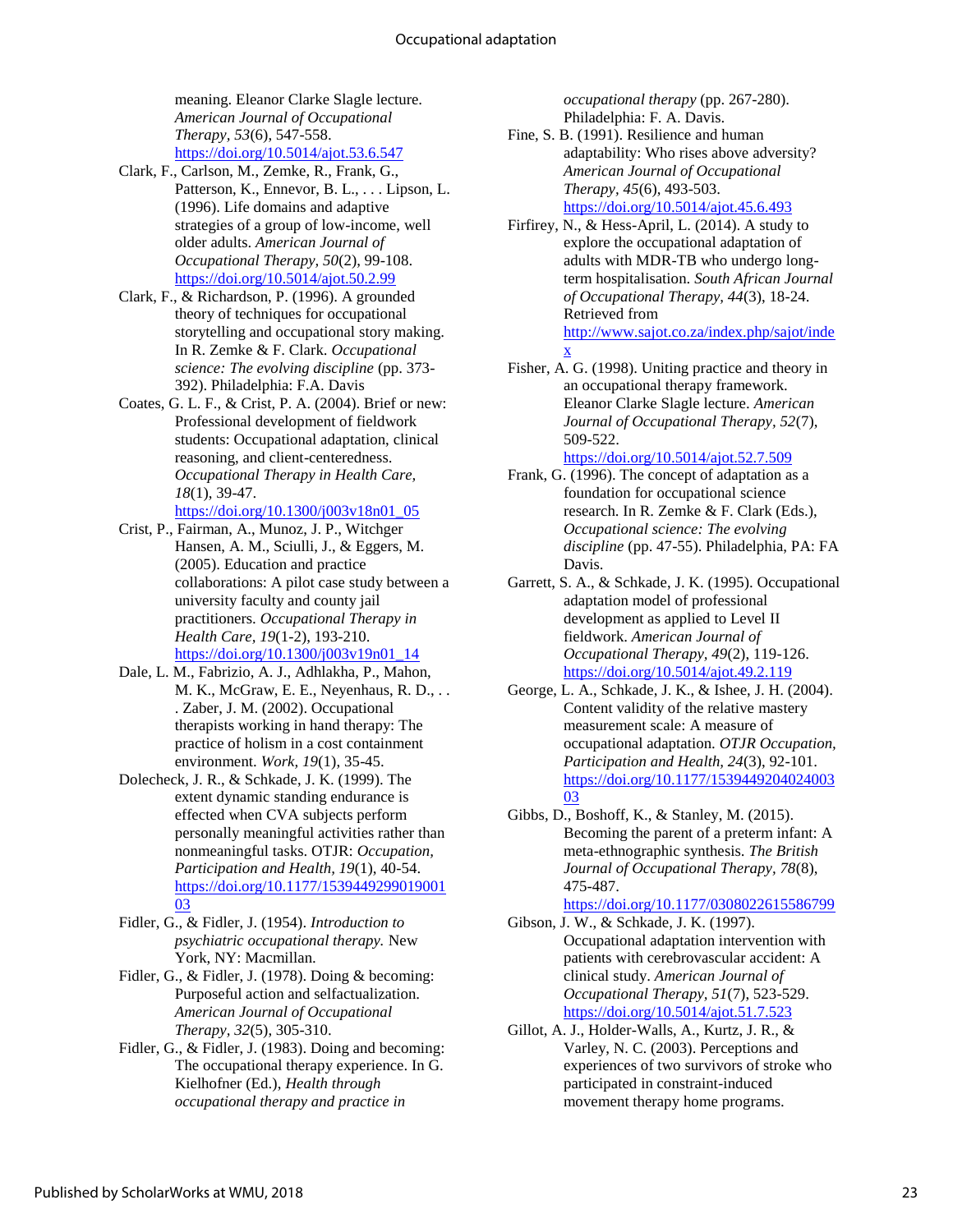*American Journal of Occupational Therapy, 57*(2), 168-176. <https://doi.org/10.5014/ajot.57.2.168>

- Gruwsved, Å., Söderback, I., & Fernholm, C. (1996). Evaluation of a vocational training programme in primary health care rehabilitation: A case study. *Work, 7*(1), 47- 61. [https://doi.org/10.3233/WOR-1996-](https://doi.org/10.3233/WOR-1996-7107) [7107](https://doi.org/10.3233/WOR-1996-7107)
- Hersch, G., Hutchinson, S., Davidson, H., Wilson, C., Maharaj, T., & Watson, K. B. (2012). Effect of an occupation-based cultural heritage intervention in long-term geriatric care: A two-group control study. *American Journal of Occupational Therapy, 66*(2), 224- 232.

<https://doi.org/10.5014/ajot.2012.002394>

- Hocking, C. (2009). The challenge of occupation: Describing the things people do. *Journal of Occupational Science, 16*(3), 140-150. [https://doi.org/10.1080/14427591.2009.968](https://doi.org/10.1080/14427591.2009.9686655) [6655](https://doi.org/10.1080/14427591.2009.9686655)
- Hoogerdijk, B., Runge, U., & Haugboelle, J. (2011). The adaptation process after traumatic brain injury an individual and ongoing occupational struggle to gain a new identity. *Scandinavian Journal of Occupational Therapy, 18*(2), 122-132. <http://doi.org/10.3109/11038121003645985>
- Hoppes, S., & Segal, R. (2010). Reconstructing meaning through occupation after the death of a family member: Accommodation, assimilation, and continuing bonds. *American Journal of Occupational Therapy, 64*(1), 133-141. <https://doi.org/10.5014/ajot.64.1.133>
- Horne, J., Corr, S., & Earle, S. (2005). Becoming a mother: Occupational change in first time motherhood. *Journal of Occupational Science, 12*(3), 176-183. [https://doi.org/10.1080/14427591.2005.968](https://doi.org/10.1080/14427591.2005.9686561) [6561](https://doi.org/10.1080/14427591.2005.9686561)
- Jack, J., & Estes, R. I. (2010). Documenting progress: Hand therapy treatment shift from biomechanical to occupational adaptation. *American Journal of Occupational Therapy, 64*(1), 82-87. <https://doi.org/10.5014/ajot.64.1.82>
- Jackson, J. P., & Schkade, J. K. (2001). Occupational adaptation model versus biomechanicalrehabilitation model in the treatment of patients with hip fractures. *American Journal of Occupational Therapy, 55*(5), 531-537. <https://doi.org/10.5014/ajot.55.5.531>

Johansson, A., & Björklund, A. (2006). Occupational adaptation or well-tried, professional experience in rehabilitation of the disabled elderly at home. *Activities, Adaptation and Aging, 30*(1), 1-21. [https://doi.org/10.1300/j016v30n01\\_01](https://doi.org/10.1300/j016v30n01_01)

- Johansson, A., & Björklund, A. (2015). The impact of occupational therapy and lifestyle interventions on older persons' health, wellbeing, and occupational adaptation. *Scandinavian Journal of Occupational Therapy, 23*(3), 207-219. [https://doi.org/10.3109/11038128.2015.109](https://doi.org/10.3109/11038128.2015.1093544) [3544](https://doi.org/10.3109/11038128.2015.1093544)
- Johansson, C., & Isaksson, G. (2011). Experiences of participation in occupations of women on long-term sick leave. *Scandinavian Journal of Occupational Therapy, 18*(4), 294- 301. [https://doi.org/10.3109/11038128.2010.521](https://doi.org/10.3109/11038128.2010.521950) [950](https://doi.org/10.3109/11038128.2010.521950)
- Johnson, J. A. (2006). Describing the phenomenon of homelessness through the theory of occupational adaptation. *Occupational Therapy in Health Care, 20*(3), 63-80. [https://doi.org/10.1300/j003v20n03\\_05](https://doi.org/10.1300/j003v20n03_05)
- Johnson, J. A., & Schkade, J. K. (2001). Effects of an occupation-based intervention on mobility problems following a cerebral vascular accident. *Journal of Applied Gerontology, 20*(1), 91-110. [https://doi.org/10.1177/0733464801020001](https://doi.org/10.1177/073346480102000106) [06](https://doi.org/10.1177/073346480102000106)
- Kielhofner, G. (1977). Temporal adaptation: A conceptual framework for occupational therapy. *American Journal of Occupational Therapy, 31*, 235-242.
- Kielhofner, G. (1980). A model of human occupation, part 2. Ontogenesis from the perspective of temporal adaptation. *American Journal of Occupational Therapy, 34*(10), 657-663. <https://doi.org/10.5014/ajot.34.10.657>
- Kielhofner, G. (1992). *Conceptual foundations of occupational therapy practice.* Philadelphia, PA: F. A Davis.
- Kielhofner, G. (1995). *A model of human occupation: Theory and application* (2nd ed.). Baltimore, MD: Williams & Wilkins.

Kielhofner, G. (2002). *A model of human occupation. Theory and application* (3rd ed.). Philadelphia, PA: Lippincott Williams & Wilkins.

- Kielhofner G. (2004). *Conceptual foundations of occupational therapy practice* (4th ed.). Philadelphia, PA: F. A. Davis.
- Kielhofner, G. (2008). *A model of human occupation: Theory and application* (4th ed.). Philadelphia, PA: Lippincott Williams & Wilkins.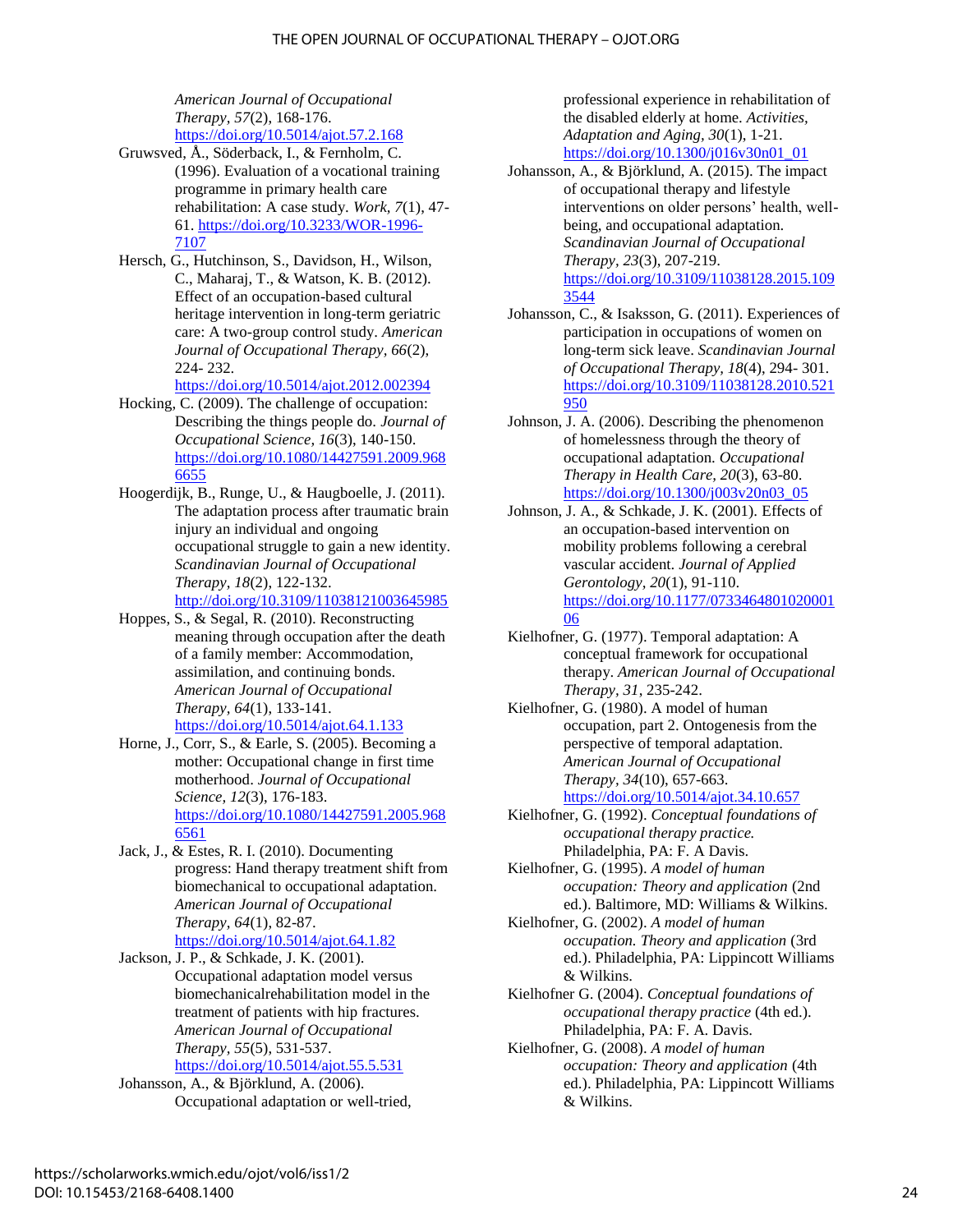- Kielhofner, G. (2009). *Conceptual foundations of occupational therapy practice* (4th ed.). Philadelphia, PA: F. A. Davis.
- Kielhofner G., & Burke, J. P. (1985). Components and determinants of human occupation. In G. Kielhofner (Ed.), *A model of human occupation: Theory and application* (pp. 12-36). Baltimore: Williams & Wilkins.
- Kielhofner, G., Forysth, K., & Barrett, L. (2003). The model of human occupation. In E. B Crepeau, E. S. Cohn, & B. A. B. Schell (Eds.), *Willard & Spackman's occupational therapy* (10th ed., pp. 212–219). Philadelphia: Lippincott Williams & Wilkins.
- Kielhofner, G., Hammel, J., Finlayson, M., Helfrich, C., & Taylor, R. (2004). Documenting outcomes of occupational therapy: The Center for Outcomes Research and Education. *American Journal of Occupational Therapy, 58*(1), 15-23. <https://doi.org/10.5014/ajot.58.1.15>
- Kielhofner, G., Henry, A., & Walens, D. (1989). *A user's guide to the Occupational Performance History Interview.* Rockville, MD: American Occupational Therapy Association.
- Kielhofner, G., Lai, J. S., Olson, L., Haglund, L., Ekbadh, E., & Hedlund, M. (1999). Psychometric properties of the Work Environment Impact Scale: A cross-cultural study. *Work, 12*, 71-77.
- Kielhofner, G., Mallinson, T., Forsyth, K., & Lai, J. (2001). Psychometric properties of the second version of the Occupational Performance History Interview (OPHI-II). *American Journal of Occupational Therapy, 55*(3), 260-267. <https://doi.org/10.5014/ajot.55.3.260>
- King, L. J. (1978). Toward a science of adaptive responses. *American Journal of Occupational Therapy, 32*(7), 429-437.
- Klinger, L. (2005). Occupational adaptation: Perspectives of people with traumatic brain injury*. Journal of Occupational Science, 12*(1), 9-16. [https://doi.org/10.1080/14427591.2005.968](https://doi.org/10.1080/14427591.2005.9686543) [6543](https://doi.org/10.1080/14427591.2005.9686543)
- Klinger, L., Spaulding, S. J., Polatajko, H. J., MacKinnon, J. R., & Miller, L. (1999). Chronic pain in the elderly: Occupational adaptation as a means of coping with osteoarthritis of the hip and/or knee. *Clinical Journal of Pain, 15*(4), 275-283. [https://doi.org/10.1097/00002508-](https://doi.org/10.1097/00002508-199912000-00003) [199912000-00003](https://doi.org/10.1097/00002508-199912000-00003)

Krusen, N. (2012). Student voices following fieldwork failure: A phenomenological inquiry. *International Journal of Practicebased Learning in Health and Social Care, 3*(1), 16-29.

<http://dx.doi.org/10.18552/ijpblhsc.v3i1.206>

- Lai, J. S., Haglund, L., & Kielhofner, G. (1999). Occupational case analysis interview and rating scale. An examination of construct validity. *Scandinavian Journal of Caring Sciences, 13*(4), 267-273. [https://doi.org/10.1080/0283931995016246](https://doi.org/10.1080/02839319950162462) [2](https://doi.org/10.1080/02839319950162462)
- Law, M., Stanton, S., Polatajko, H., Baptiste, S., Thompson-Franson, T., Kramer, C., Swedlove, . . . Campanile, L. (1997). *Enabling occupation: An occupational therapy perspective.* Ottawa, Canada: CAOT Publications.
- Lawton, M. P., & Nahemow, L. (1973). Ecology and the aging process. In C. Eisdorfer & M. Lawton (Eds.), *Psychology of adult development and aging* (pp. 619-674). Washington, DC: American Psychological Association.
- Lee, J. (2010). Achieving best practice: A review of evidence linked to occupation-focused practice models. *Occupational Therapy in Health Care, 24*(3), 206-222. [https://doi.org/10.3109/07380577.2010.483](https://doi.org/10.3109/07380577.2010.483270) [270](https://doi.org/10.3109/07380577.2010.483270)
- Lee, M., Madden, V., Mason, K., Rice, S., Wyburd, J., & Hobson, S. (2006). Occupational engagement and adaptation in adults with dementia: A preliminary investigation. *Physical & Occupational Therapy in Geriatrics, 25*(1), 63-81. [https://doi.org/10.1080/j148v25n01\\_05](https://doi.org/10.1080/j148v25n01_05)
- Lentin, P. (2006). Occupational terminology. *Journal of Occupational Science, 13*(2), 153-157. [https://doi.org/10.1080/14427591.2005.968](https://doi.org/10.1080/14427591.2005.9686564) [6564](https://doi.org/10.1080/14427591.2005.9686564)
- Lexell, E. M., Iwarsson, S., & Lund, M. L. (2011). Occupational adaptation in people with multiple sclerosis. *OTJR Occupation, Participation and Health, 31*(3), 127-134. [https://doi.org/10.3928/15394492-](https://doi.org/10.3928/15394492-20101025-01) [20101025-01](https://doi.org/10.3928/15394492-20101025-01)
- Llorens, L. A. (1970). Facilitating growth and development: The promise of occupational therapy. *American Journal of Occupational Therapy, 24*, 93-94.
- Llorens, L. A. (1976). *Application of developmental theory for health and rehabilitation.* Rockville, MD: American Occupational Therapy Association.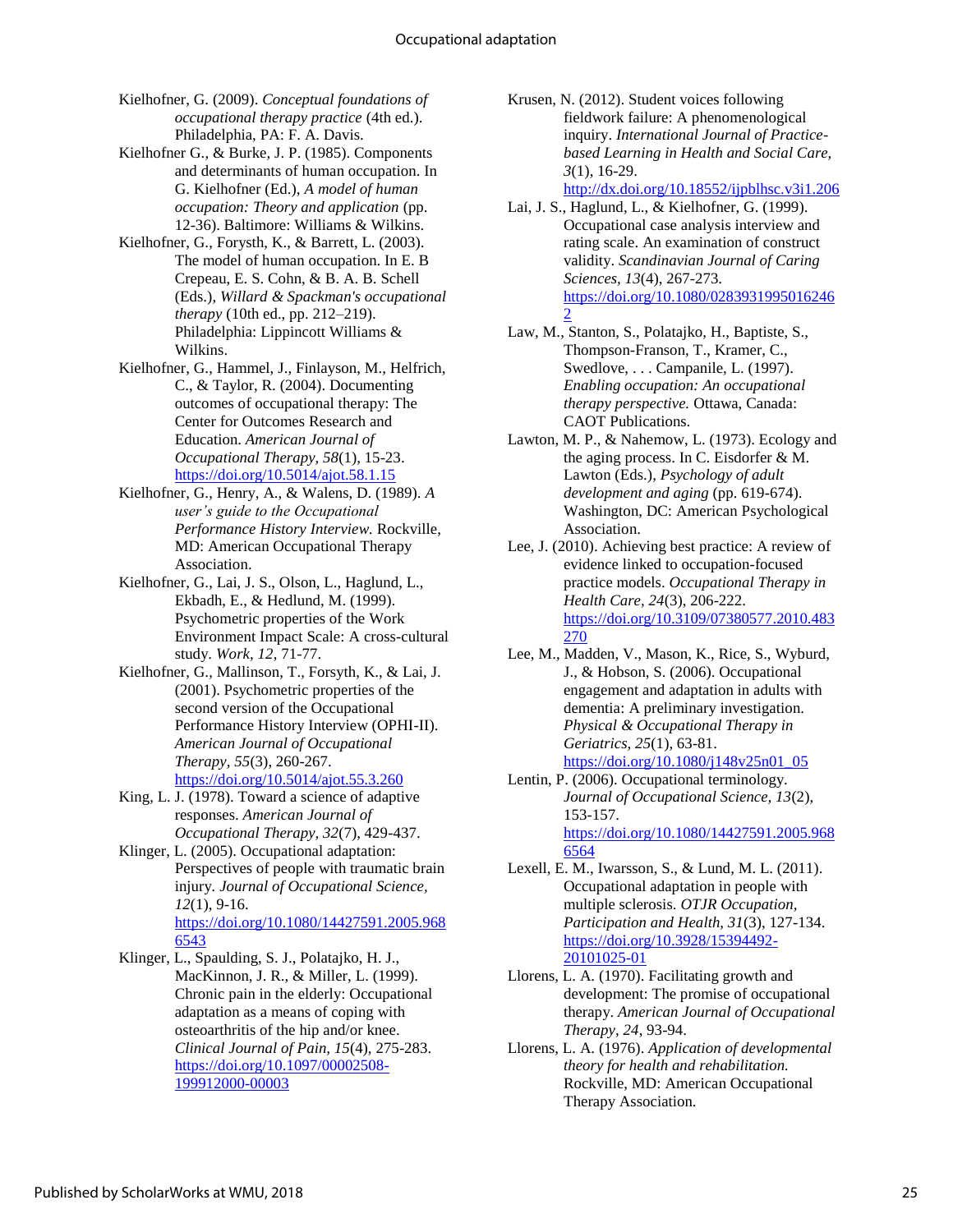- Lopez, A. (2011). Posttraumatic stress disorder and occupational performance: Building resilience and fostering occupational adaptation. *Work, 38*(1), 33-38.
- Luck, K., & Beagan, B. (2015). Occupational transition of smoking cessation in women: "You're restructuring your whole life." *Journal of Occupational Science, 22*(2), 183-196. [https://doi.org/10.1080/14427591.2014.887](https://doi.org/10.1080/14427591.2014.887418)

[418](https://doi.org/10.1080/14427591.2014.887418)

- Mallinson, T., Mahaffey, L., & Kielhofner, G. (1998). The occupational performance history interview: Evidence for three underlying constructs of occupational adaptation. *Canadian Journal of Occupational Therapy, 65*(4), 219-228. [https://doi.org/10.1177/0008417498065004](https://doi.org/10.1177/000841749806500407) [07](https://doi.org/10.1177/000841749806500407)
- Matheson, L. N., & Bohr, P. C. (1997). Occupational competence across the life span. In C. Christiansen & C. Baum (Eds.), *Occupational therapy: Enabling function and wellbeing* (2nd ed., pp. 429-457). Thorofare, NJ: Slack.
- Mazer, J. (1968). Toward an integrated theory of occupational therapy. *American Journal of Occupational Therapy, 22*, 451-456
- McDougall, C., Buchanan, A., & Peterson, S. (2014). Understanding primary carers' occupational adaptation and engagement. *Australian Occupational Therapy Journal, 61*(2), 83-91. [https://doi.org/10.1111/1440-](https://doi.org/10.1111/1440-1630.12076) [1630.12076](https://doi.org/10.1111/1440-1630.12076)
- McIntyre, G., & Howie, L. (2002). Adapting to widowhood through meaningful occupations: A case study. *Scandinavian Journal of Occupational Therapy, 9*(2), 54- 62.

[https://doi.org/10.1080/1103812023200000](https://doi.org/10.1080/110381202320000034) [34](https://doi.org/10.1080/110381202320000034)

Meyer, A. (1922). The philosophy of occupational therapy. *Archives of Occupational Therapy 1*, 1-10. Retrieved from [http://aotf.org/resourceswlwlibrary/archives](http://aotf.org/resourceswlwlibrary/archivesofoccupationaltherapy) [ofoccupationaltherapy](http://aotf.org/resourceswlwlibrary/archivesofoccupationaltherapy)

Mosey, A. C. (1973). *Activities therapy.* New York: Raven.

Mosey, A. C. (1981). *Occupational therapy: Configuration of a profession.* New York: Raven.

- Moyers, P. A., & Coleman, S. D. (2004). Adaptation of the older worker to occupational challenges. *Work, 22*(2), 71-78.
- Nastasi, J. A. (2015). Occupational leadership to facilitate occupational engagement in older adults with visual impairment. *Topics in*

*Geriatric Rehabilitation, 31*(2), 121- 128. [https://doi.org/10.1097/tgr.0000000000000](https://doi.org/10.1097/tgr.0000000000000057) [057](https://doi.org/10.1097/tgr.0000000000000057)

Nayar, S., & Stanley, M. (2015). Occupational adaptation as a social process in everyday life. *Journal of Occupational Science, 22*(1), 26-38. [https://doi.org/10.1080/14427591.2014.882](https://doi.org/10.1080/14427591.2014.882251) [251](https://doi.org/10.1080/14427591.2014.882251)

Nelson. D. L. (1988). Occupation: Form and performance. *American Journal of Occupational Therapy, 42*(10), 633-641. <https://doi.org/10.5014/ajot.42.10.633>

- Nelson, D. L. (1997). Why the profession of occupational therapy will flourish in the 21st century. *American Journal of Occupational Therapy, 51*(1), 11-24. <https://doi.org/10.5014/ajot.51.1.11>
- Nelson, D. L., & Jepson-Thomas, J. (2003). Occupational form, occupational performance, and a conceptual framework for therapeutic occupation. In P. Kramer, J. Hinojosa, & C. Brasic Royeen (Eds.), *Perspectives in human occupation: Participation in life* (pp. 87- 155). Baltimore, MD: Lippincott Williams & Wilkins.
- Nelson, D. L., Konosky, K., Fleharty, K., Webb, R., Newer, K., Hazgonn, V.P., . . . Licht, B. C. (1996). The effects of occupationally embedded exercise on bilaterally assisted supination in persons with hemiplegia. American Journal of Occupational Therapy, 50(8), 639-646. <https://doi.org/10.5014/ajot.50.8.639>
- Norberg, E., Boman, K., Löfgren, B., & Brännström, M. (2014). Occupational performance and strategies for managing daily life among the elderly with heart failure. *Scandinavian Journal of Occupational Therapy, 21*(5), 392-399.

[https://doi.org/10.3109/11038128.2014.911](https://doi.org/10.3109/11038128.2014.911955) [955](https://doi.org/10.3109/11038128.2014.911955)

- Nygren, U., Sandlund, M., Bernspång, B., & Fisher, A. G. (2013). Exploring perceptions of occupational competence among participants in individual placement and support (IPS). *Scandinavian Journal of Occupational Therapy, 20*(6), 429-437. [https://doi.org/10.3109/11038128.2013.785](https://doi.org/10.3109/11038128.2013.785017)  $017$
- Orr, C., & Schkade, J. (1997). The impact of the classroom environment on defining function in school-based practice. *American Journal of Occupational Therapy, 51*(1), 64-69. <https://doi.org/10.5014/ajot.51.1.64>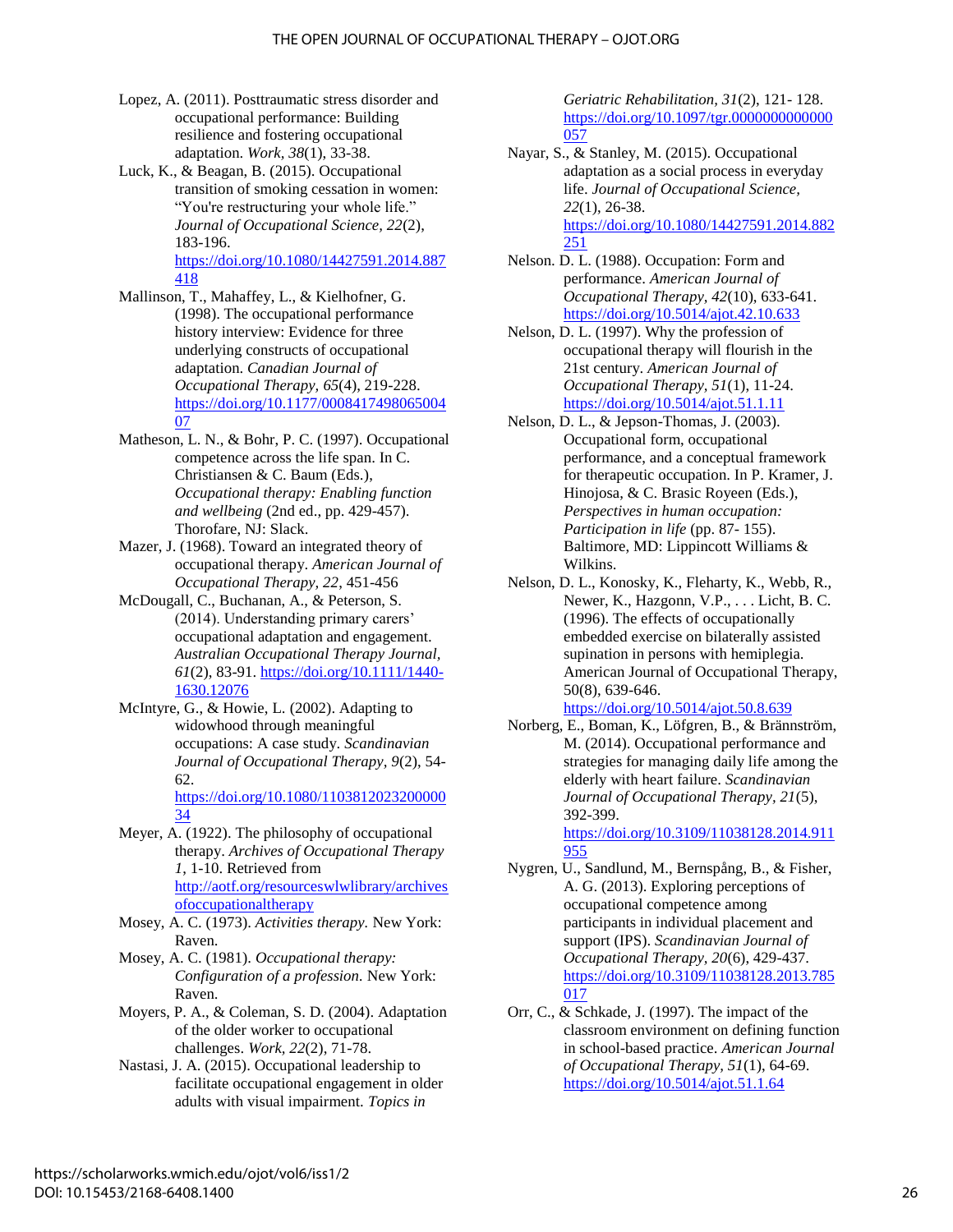- Parsons, L., & Stanley, M. (2008). The lived experience of occupational adaptation following acquired brain injury for people living in a rural area. *Australian Occupational Therapy Journal, 55*(4), 231- 238. [https://doi.org/10.1111/j.1440-](https://doi.org/10.1111/j.1440-1630.2008.00753.x) [1630.2008.00753.x](https://doi.org/10.1111/j.1440-1630.2008.00753.x)
- Pasek, P. B., & Schkade, J. K. (1996). Effects of a skiing experience on adolescents with limb deficiencies: An occupational adaptation perspective. *American Journal of Occupational Therapy, 50*(1), 24-31. <https://doi.org/10.5014/ajot.50.1.24>
- Pepin, G., & Deutscher, B. (2011). The lived experience of Australian retirees: "I'm retired, what do I do now?" *British Journal of Occupational Therapy, 74*(9), 419-426. [https://doi.org/10.4276/030802211x131530](https://doi.org/10.4276/030802211x13153015305556) [15305556](https://doi.org/10.4276/030802211x13153015305556)
- Peterson, E., Howland, J., Kielhofner, G., Lachman, M. E., Assmann, S., Cote, J., & Jette, A. (1999). Falls self-efficacy and occupational adaptation among elders. *Physical & Occupational Therapy in Geriatrics, 16*(1), 1-16.

[https://doi.org/10.1300/j148v16n01\\_01](https://doi.org/10.1300/j148v16n01_01)

- Precin, P. (2011). Occupation as therapy for trauma recovery: A case study. *Work, 38*(1), 77-81. <https://doi.org/10.3233/wor-2011-1106>
- Reed, K. L. (1984). *Models of practice in occupational therapy.* Baltimore: Williams & Wilkins.
- Reed, K. & Sanderson, S. N. (1999). *Concepts of occupational therapy* (4th ed.). Baltimore, MD: Lippincott Williams & Wilkins.
- Reilly, M. (1962). Occupational therapy can be one of the great ideas of 20th century medicine. Eleanor Clarke Slagle Lecture. *American Journal of Occupational Therapy, 16*, 1-9.
- Reilly, M. (Ed.). (1974). *Play as exploratory learning.* Beverly Hills, CA: Sage.
- Rogers, J. C. (1983). Clinical reasoning: The ethics, science, and art. Eleanor Clarke Slagle Lecture. *American Journal of Occupational Therapy, 37*(9), 601-616. <https://doi.org/10.5014/ajot.37.9.601>
- Rosenfeld, M. S. (1989). Occupational disruption and adaptation: A study of house fire victims. *American Journal of Occupational Therapy, 43*(2), 89-96. <https://doi.org/10.5014/ajot.43.2.89>
- Rudman, D. L., Huot, S., Kiinger, L., Leipert, B. D., & Spafford, M. M. (2010). Struggling to maintain occupation while dealing with risk: The experiences of older adults with low vision. *OTJR: Occupation, Participation and Health, 30*(2), 87-96.

#### [https://doi.org/10.3928/15394492-](https://doi.org/10.3928/15394492-20100325-04) [20100325-04](https://doi.org/10.3928/15394492-20100325-04)

- Schkade, J. K., & McClung, M. (2001). *Occupational adaptation in practice: Concepts and cases.* Thorofare, NJ: Slack.
- Schkade, J. K., & Schultz, S. (1992). Occupational adaptation: Toward a holistic approach for contemporary practice, part 1. *American Journal of Occupational Therapy, 46*(9), 829-837. <https://doi.org/10.5014/ajot.46.10.917>
- Schkade, J. K., & Schultz, S. (1998). Occupational adaptation: An integrative frame of reference. In M. Neistadt & E. Crepeau (Eds.), *Occupational therapy* (pp. 529-531). New York, NY: Lippincott.
- Schkade, J. K., & Schultz, S. (2003). Occupational adaptation. In P. Kramer, J. Hinojosa, & C. B. Royeen (Eds.), *Perspectives in human occupation: Participation in life* (pp. 181- 221). Baltimore, MD: Lippincott Williams & Wilkins.
- Schultz, S. (1996). Occupational adaptation. In P. Crist & C. B. Royeen (Eds.), *Infusing occupation into practice: Comparison of three clinical approaches in occupational therapy.* Bethesda, MD: American Occupational Therapy Association.
- Schultz, S. (2009). Theory of occupational adaptation. In E. B. Crepeau, E. S. Cohn, B. A. B. Schell (Eds.). *Willard & Spackman's occupational therapy* (11th ed., pp. 462- 75.). Philadelphia, PA: Lippincott Williams & Wilkins.
- Schultz, S., & Schkade, J. K. (1992). Occupational adaptation: Toward a holistic approach for contemporary practice, part 2. *American Journal of Occupational Therapy, 46*(10), 917- 925.

<https://doi.org/10.5014/ajot.46.10.917>

- Schultz, S., & Schkade, J. K. (1994). Home health care: A window of opportunity to synthesize practice. *Home and Community Health Special Interest Section Newsletter, 1*(3), 1-4.
- Schultz, S., & Schkade, J. K. (1997). Adaptation. In C. Christiansen & C. Baum (Eds.), *Occupational therapy: Enabling function and well-being* (2nd ed., pp. 459–481). Thorofare, NJ: Slack.
- Shannon, P. D. (1977). The derailment of occupational therapy. *American Journal of Occupational Therapy, 31*, 229-234.
- Soeker, M. S. (2011). Occupational adaptation: A return to work perspective of persons with mild to moderate brain injury in South Africa. *Journal of Occupational Science,*